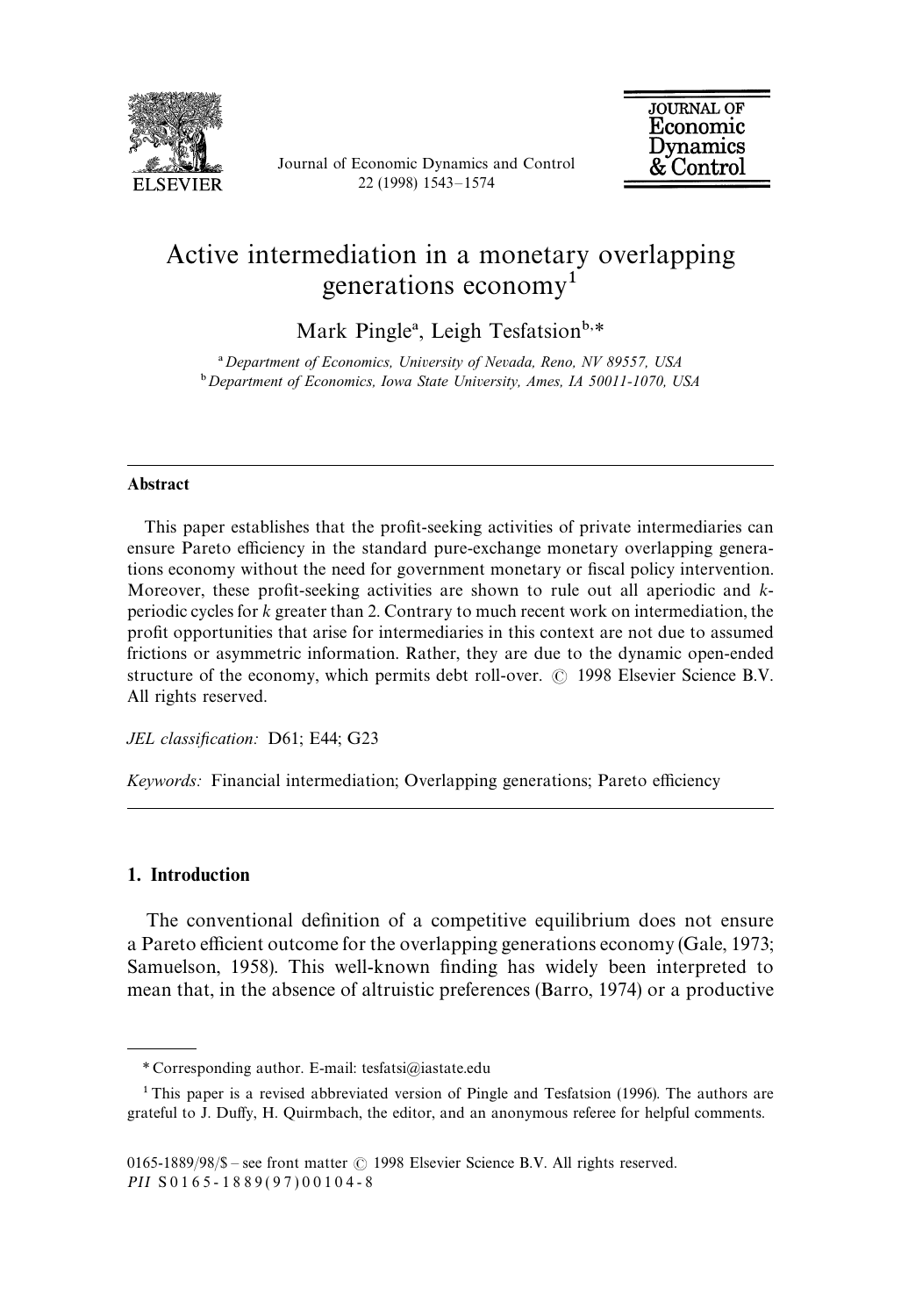nonreproducible asset such as land (McCallum, 1987), some form of government intervention is essential to ensure Pareto efficiency for overlapping generations economies. See, for example, Azariadis (1993, pp. 270*—*271) and Champ and Freeman (1994, pp. 206*—*207).

In Pingle and Tesfatsion (1991) we question whether the conventional definition of a competitive equilibrium, as applied to an overlapping generations  $(OG)$ economy, is truly satisfactory. The conventional definition was developed for a standard Walrasian economy with a finite number of consumers and goods whereas the OG economy necessarily contains an infinite number of consumers and goods. As noted by Shell (1971), the presence of this double infinity in OG economies introduces a new trading opportunity, namely, the possibility of incurring and rolling over a debt forever as time proceeds into the infinite future. The problem with applying the conventional equilibrium definition to the OG economy is that it does not contain any conditions that recognize this new trading opportunity. Rather, private agents are assumed to focus narrowly on consumption and production opportunities, ignoring possible profit opportunities arising from debt issue and roll over. Is it really surprising, then, that outcomes in OG economies can fail to be Pareto efficient in the absence of government intervention?

Using the Samuelson (1958) OG economy as an illustration, we show in Pingle and Tesfatsion (1991) that the introduction of a private, profit-driven, price-taking intermediary that is willing and able to arbitrage profit opportunities associated with debt issue can have a dramatic impact on the efficiency properties of the economy. For example, regardless of the precise form assumed for the profit objective of the intermediary, Pareto inefficient outcomes are ruled out as equilibria since the intermediary necessarily perceives unbounded profit opportunities.

Extending this prior work, the current paper introduces a private profitdriven price-*setting* corporation into the basic monetary OG economy studied by Grandmont and Laroque (1973), Balasko and Shell (1981), and Grandmont (1985), among others. The corporation issues unsecured debt in the form of stock shares. In the initial period the corporation announces its current and future stock share prices and expected dividend payments in an attempt to maximize its market value in accordance with the interests of its successive shareholders. The conventional definition of a monetary equilibrium is generalized to include this corporate objective.

We stress our corporate intermediary is a private sector institution, not a government or government-like institution. As a price setter, the corporation is fundamentally different from the other private-sector agents in the model, i.e., the price-taking consumers. However, the corporation's price-setting power does not make it a government. Our corporation uses its price-setting power to make a market for its corporate stock shares. If the corporation were able to choose *both* the price *and* the quantity of the shares it traded, then it would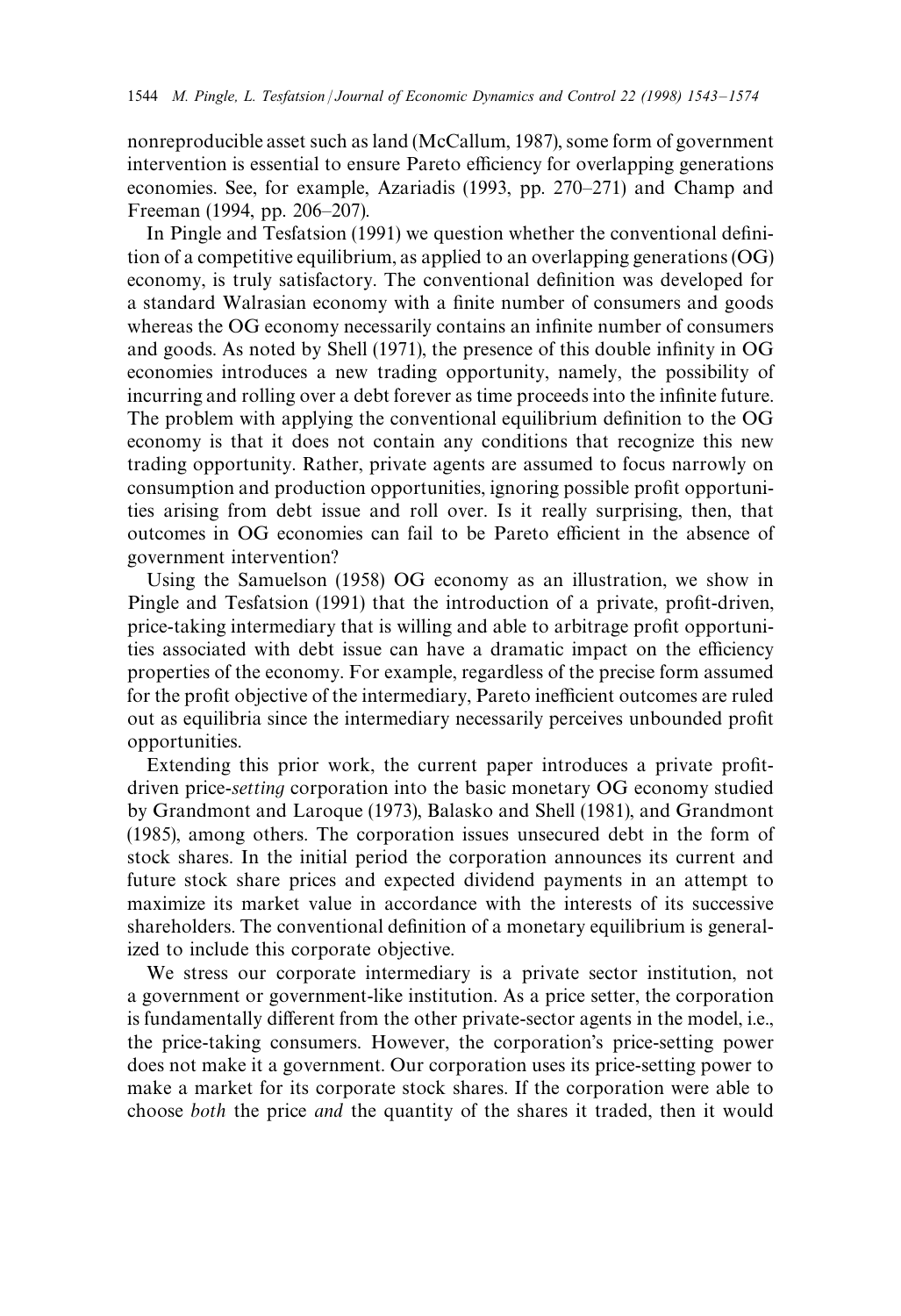indeed be a government-like agent with extraordinary powers. However, our corporation's problem is not unlike that of many real-world intermediaries: Find a set of prices that will attract customers while generating a positive rate of return. Competing for the consumers' dollars are other goods whose prices are determined by the usual competitive market clearing conditions. In addition, consumers can choose to hold money for use at a later time.

We find that efficiency is generated as the corporation adjusts the prices it sets for its shares in pursuit of higher rates of return for its shareholders. More precisely, we first derive a necessary and sufficient condition for an allocation for our 'Corporate Economy' to be Pareto efficient. We then establish that all equilibrium allocations for the Corporate Economy are Pareto efficient. Moreover, the equilibrium set is nonempty. In particular, we show that the corporation plays a meaningful role in the economy *—* issuing positively priced unsecured debt and earning a windfall return *—* whenever the value of the initial real money balances held by consumers fails to equal the particular value needed to support the Pareto efficient golden rule equilibrium. We further show that a first welfare theorem and existence theorem are obtained both in the presence and in the absence of gross substitutability if the offer curve of each consumer satisfies certain curvature restrictions of the type studied by Grandmont (1985). Without these curvature restrictions, the corporation faces an interesting time-inconsistency problem.

We also investigate the dynamic properties of Corporate Economy equilibria. Given gross substitutability, the golden rule consumption allocation is immediately obtained. In the absence of gross substitutability, only three types of dynamic behavior are possible in equilibrium: either (a) the economy enters immediately into a cycle with a period-2 orbit; or (b) the economy converges to a limit cycle with a period-2 orbit; or (c) the economy converges in damped cyclical fashion to the golden rule consumption allocation. Consequently, although an endogenous 'business cycle' is possible for the Corporate Economy, the presence of a private profit-driven corporation rules out the existence of the more complex (and Pareto inefficient) periodic and aperiodic equilibria that are shown by Grandmont (1985) to arise in the basic monetary OG economy.

The work closest in spirit to our own is the seminal paper by E. Thompson (1967). Thompson asserts (p. 1205) that, if interest rates were forever too low for Pareto efficiency, then private firms would proceed to bid up interest rates by issuing new debt to finance current new expenditures. By explicitly introducing such firms into the standard OG economy, we obtain results which enable us to restate Thompson's important insight in a more general way: namely, like consumption and production, intermediation should be recognized as a fundamental economic activity of the *private* sector. Moreover, our results enable us to generalize the information-theoretic view of intermediation expressed in the research surveyed by Bhattacharya and Thakor (1993) by showing that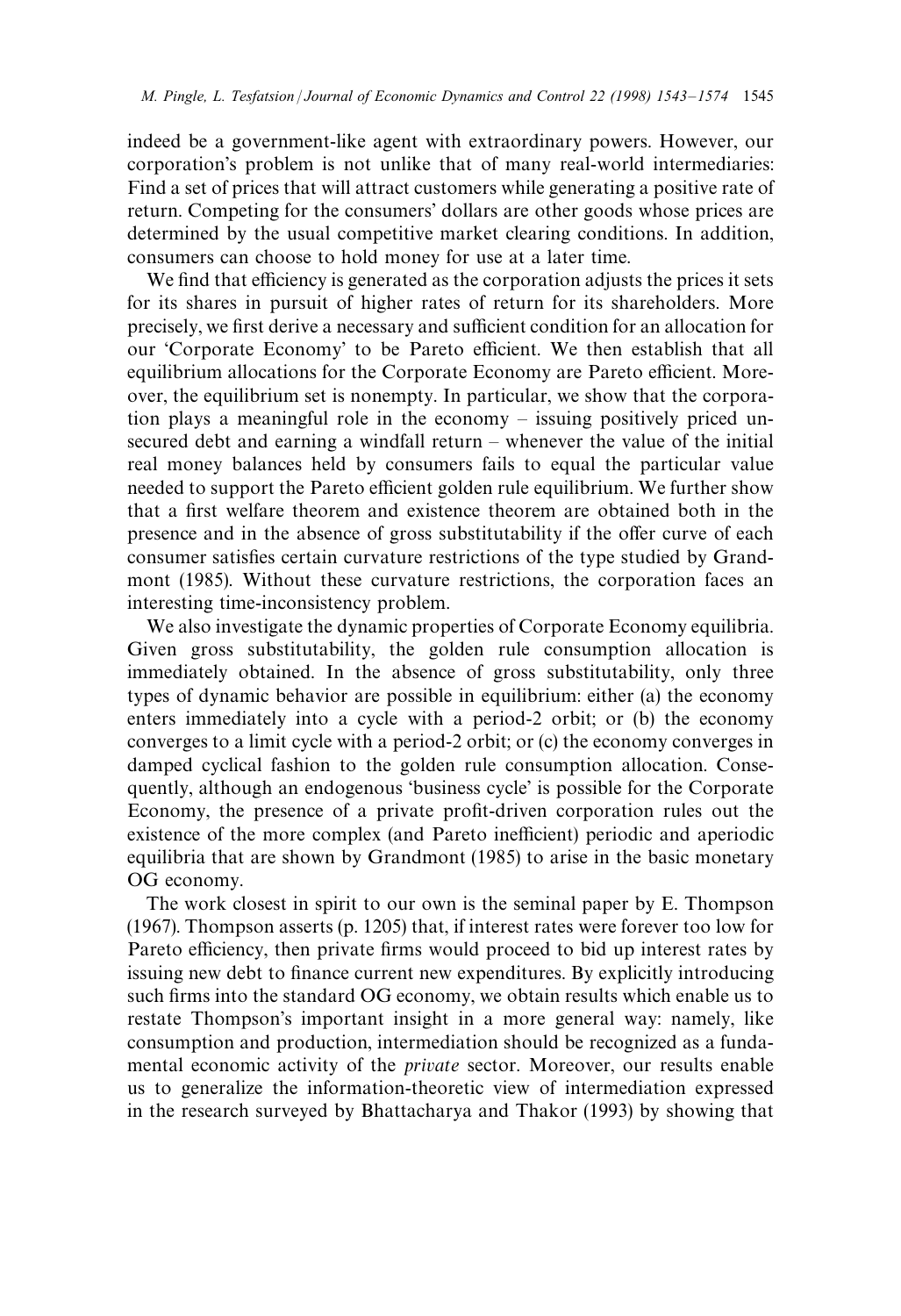intermediation can play a significant role in dynamic open-ended economies even in the absence of frictions or asymmetric information.

#### 2. Consumer optimization in the corporate economy

The Corporate Economy is a pure exchange OG economy that begins in period 1 and extends into the infinite future. The economy's population growth rate is equal to zero, and each generation consists of one two-period lived consumer. The economy contains a single perishable consumable resource that provides consumers with utility. The resource available during period *t* will be referred to as good *t*.

Consumers born in periods  $t > 1$  are identical aside from time of birth. The 'generation *t*' consumer is born at the beginning of period *t* and lives through the end of period  $t + 1$ . Each generation *t* consumer is endowed with  $w^y > 0$  units of good *t* and  $w^{\circ} > 0$  units of good  $t + 1$ . Letting  $c_t^{\circ}$  and  $c_{t+1}^{\circ}$  denote the young- and old-age consumption levels of the generation *t* consumer, it is assumed that his lifetime consumption preferences are measured by a utility function  $U(c_t^y, c_{t+1}^o)$  that is twice continuously differentiable, strictly increasing, strictly quasi-concave, and satisfies  $U(0, c_{t+1}^0) = U(c_t^y, 0) = U(0, 0)$ . Moreover, it will be assumed that the indifference curves generated by  $U(·)$  do not come arbitrarily close to being either kinked or linear, in the sense of Balasko and Shell (1980, Proposition 5.6, Properties C and C'). Finally, letting  $U_1$  and  $U_2$  denote the partial derivatives of the utility function with respect to  $c_t^y$  and  $c_{t+1}^0$ , respectively, it is also assumed that

$$
MRS(w^y, w^o) \equiv \frac{U_1(w^y, w^o)}{U_2(w^y, w^o)} < 1. \tag{1}
$$

The implications of these utility function regularity conditions will be clarified below.

Consumers can hold both government-issued fiat money and stock shares issued by a private corporation. Let  $M_t$  denote the quantity of money held by the generation *t* consumer from period *t* to period  $t + 1$ , and let  $P_t$  denote the price of good *t* in terms of fiat money. The generation *t* consumer obtains the  $M_t$  units of money by trading away  $M_t/P_t$  units of the good *t* endowment. In period  $t + 1$ , the  $M_t$  units of money can be used to purchase  $M_t/P_{t+1}$  units of good  $t + 1$ . Thus, as long as the prices  $P_t$  and  $P_{t+1}$  are not infinite, the generation *t* consumer is able to transfer wealth from period *t* to period  $t + 1$  by choosing to obtain and hold fiat money.

Let  $\theta_t$  denote the number of stock shares purchased  $(\theta_t > 0)$  or sold short  $(\theta_t < 0)$  in period *t* by the generation *t* consumer, and let  $v_t$  denote the price of a share in period *t*, measured in terms of good *t*. The consumer purchases or sells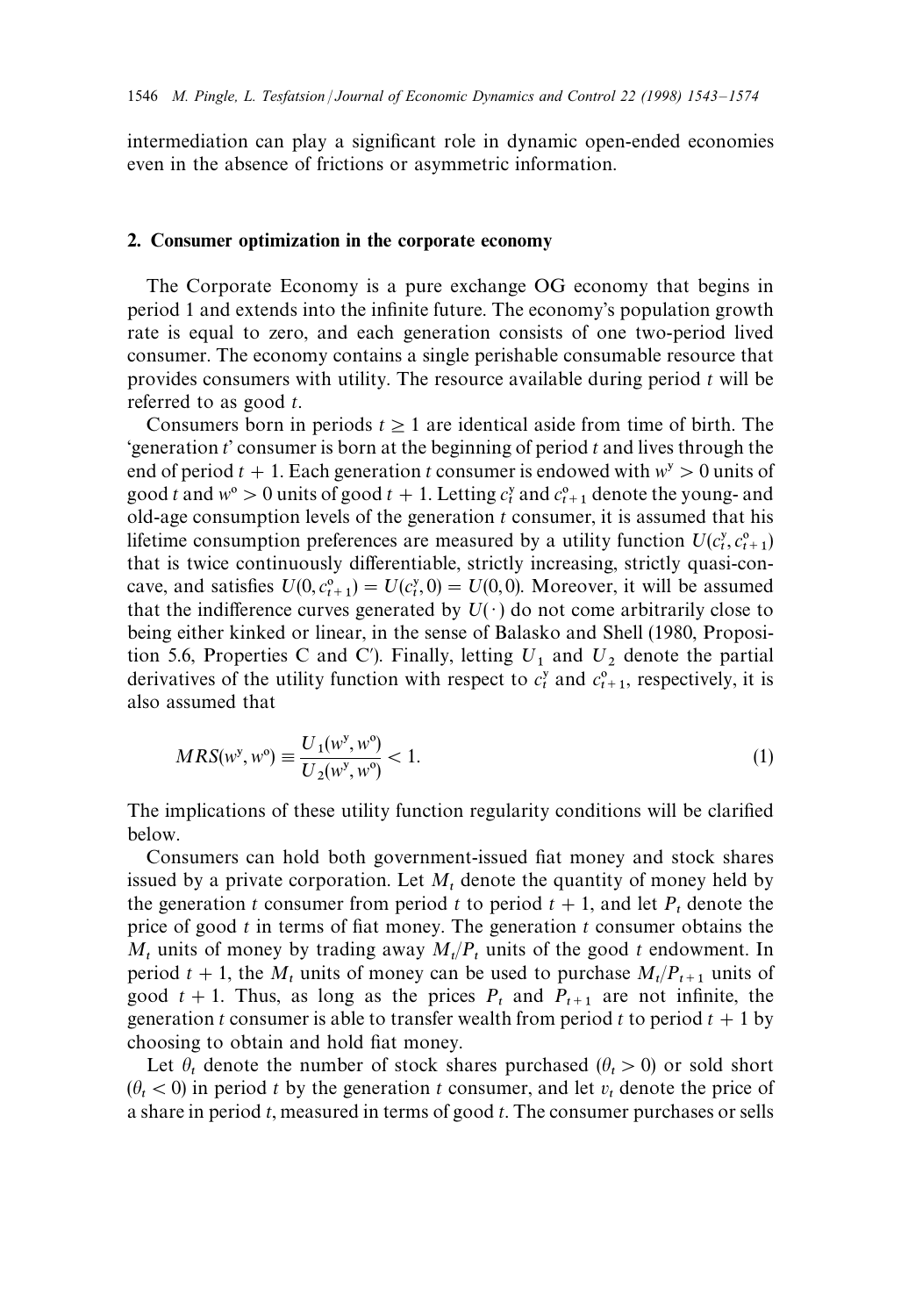short the  $\theta_t$  shares in return for  $v_t \theta_t$  units of good *t*. In period  $t + 1$ , the consumer then receives or pays out  $[v_{t+1} + d_{t+1}^e] \theta_t$  units of good  $t + 1$ , where  $d_{t+1}^e$  denotes the expected per share dividend. Thus, in addition to saving through money holding, the generation *t* consumer is able to save or borrow from period *t* to period  $t + 1$  through share transactions.

Given these specifications, the lifetime utility maximization problem facing the generation  $\vec{t}$  consumer can be represented as

$$
\max U(c_t^{\mathrm{y}}, c_{t+1}^{\mathrm{o}}) \tag{2}
$$

with respect to  $c_t^y$ ,  $c_{t+1}^0$ ,  $M_t$ , and  $\theta_t$  subject to the budget and nonnegativity constraints

$$
c_t^y = w^y - [M_t/P_t] - v_t \theta_t,
$$
  
\n
$$
c_{t+1}^o = w^o + [M_t/P_{t+1}] + [v_{t+1} + d_{t+1}^e] \theta_t,
$$
  
\n
$$
0 \le c_t^y, c_{t+1}^o, M_t.
$$

The generation *t* consumer takes as given the positive (possibly infinitely valued) goods prices  $P_t$  and  $P_{t+1}$ , the finite nonnegative share prices  $v_t$  and  $v_{t+1}$ , and the finite nonnegative expected per share dividend  $d_{t+1}^e$ .

The regularity conditions on the utility function  $U(·)$  guarantee that each consumer in generation  $t \ge 1$  will choose  $c_t^y > 0$  and  $c_{t+1}^0 > 0$ . Given  $v_t > 0$ , the first-order conditions for problem (2) require that

$$
MRS(c_i^y, c_{t+1}^o) = q_t,
$$
\n(3)

where

$$
q_t \equiv \frac{v_{t+1} + d_{t+1}^e}{v_t} \tag{4}
$$

denotes the expected rate of return on holding shares from period *t* to  $t + 1$ .

Let  $s_t \equiv w^y - c_t^y$  denote the savings of the generation *t* consumer. For later purposes, it will now be shown that the budget constraints for problem (2) can be simply expressed in terms of  $s_t$  and the share rate of return  $q_t$  over the range  $0 < q_t < +\infty$  whenever  $v_t > 0$ . The proof of the following proposition (and all subsequent propositions) can be found in an appendix to this paper.

*Proposition* 2.1. *Suppose*  $v_t > 0$  *and*  $0 < q_t < +\infty$ . *Then a finite solution exists for problem* (2) *if and only if either*  $0 \leq P_t/P_{t+1} \leq q_t$  *or P<sub>t</sub> and P<sub>t+1</sub> are both infinite*. *In either case the budget constraints for problem* (2) *can be expressed*, *without loss of generality*, *as*

$$
c_t^y = w^y - s_t,\tag{5}
$$

$$
c_{t+1}^{\circ} = w^{\circ} + q_t s_t, \tag{6}
$$

$$
0 \leq c_t^{\mathrm{y}}, c_{t+1}^{\mathrm{o}}, \tag{7}
$$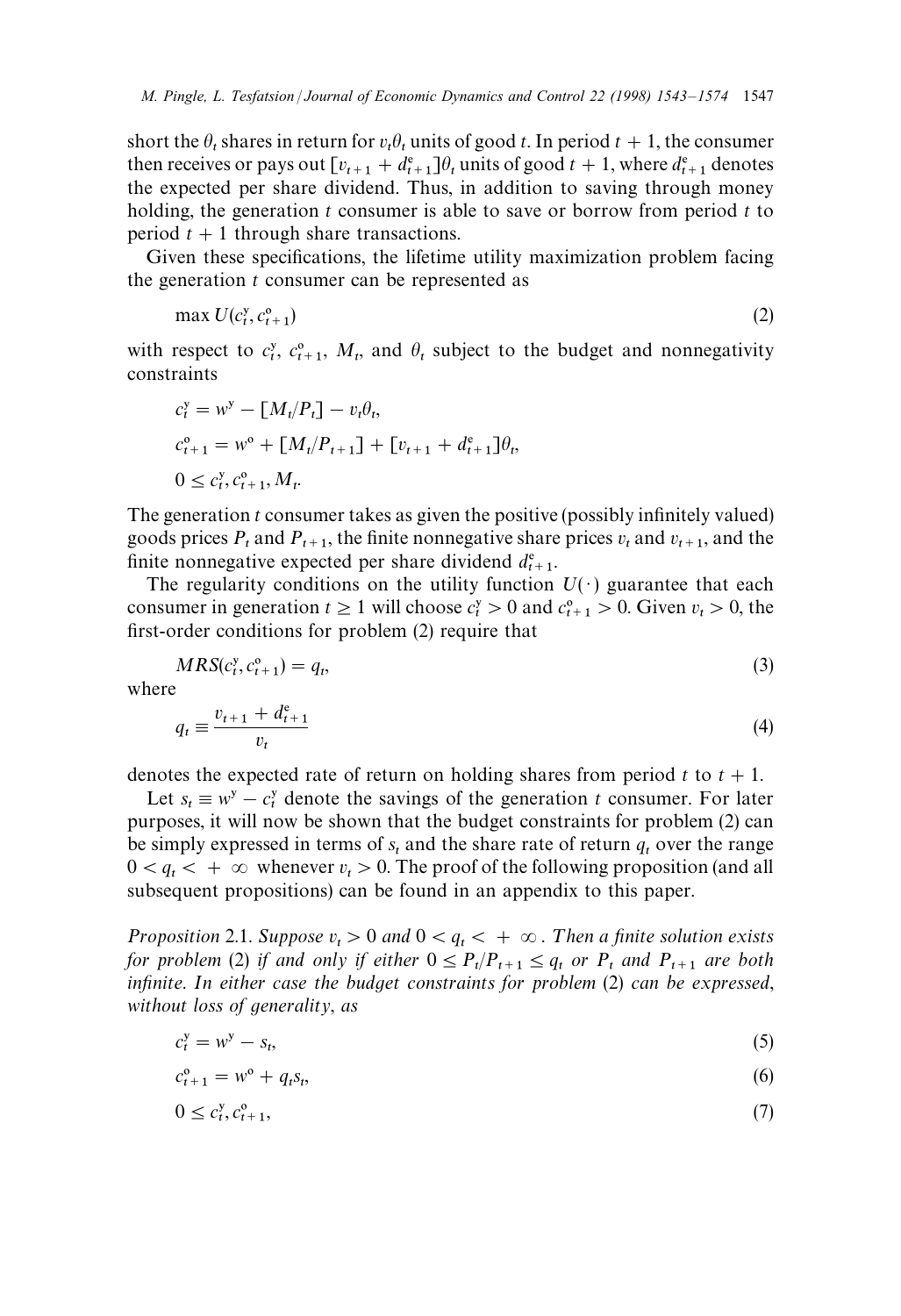*and the optimal consumption and savings levels of the generation t consumer are uniquely determined as functions*  $(c^{y}(q_t), c^{o}(q_t), s(q_t))$  *of the period t share rate of return*  $q_t$ , *where*  $s(q_t) \geq 0$  *if and only if*  $q_t \geq MRS(w^y, w^0)$ .

In the initial period 1 the Corporate Economy consists of one generation 1 young consumer and one generation 0 old consumer. The generation 0 old consumer is endowed with  $w^0$  units of good 1 and a positive amount  $M_0$  of fiat money issued once and for all time by government. The generation 0 old consumer is the entrepreneur who starts the corporation, hence he is also endowed with an initial positive quantity of stock shares,  $\theta_0$ . To retain symmetry endowed with an initial positive quality of stock shares,  $v_0$ . To retain symmetry with other consumers, it is assumed that the generation 0 old consumer plans to sell these shares at the unit price  $v_1$  and expects a per share dividend payment  $d_1^e$ .

The utility of the generation 0 consumer in period 1 is assumed to increase with increases in his consumption level  $c_1^{\circ}$ . Thus, the generation 0 old consumer chooses  $c_1^{\circ}$  to satisfy

$$
c_1^{\circ} = w^{\circ} + [M_0/P_1] + [v_1 + d_1^{\circ}] \theta_0.
$$
\n(8)

Note from (8) that the introduction of fiat money and corporate stock shares gives the generation 0 old consumer a potential wealth windfall.

### 3. The corporation

A distinguishing feature of the corporate form of business is that a corporation can outlive any particular shareholder and generally has no foreseeable date of termination. As an approximation to this reality, we suppose that the corporation has an infinite planning horizon spanning all successive generations of its shareholders. Moreover, since the focus of the present study is on the ability of corporations to incur and roll over debt, we simplify the analysis by abstracting from the production process. That is, we assume that the corporation has no capital assets and employs no labor, and hence produces no physical output by which to generate earnings. Nonetheless, the corporation can borrow. As will be clarified, below, this permits in principle the continual pay-out of positive dividends financed by successive debt accumulation and roll-over, hence the shares of the corporation need not be valueless.

We assume that the corporation acts in the interests of its shareholders. Examining the budget constraints (5) and (6), note that the optimized lifetime utility of the generation  $t$  consumer is an increasing function of  $q_t$ , the expected rate of return on holding shares from period  $t$  to period  $t + 1$ , over the range  $q_t \geq MRS(w^y, w^0)$  where the consumer's optimal savings level *s*(*q*<sub>t</sub>) is non- negative. Examining the budget constraint (8), note that the utility of the generation 0 consumer is an increasing function of  $[v_1 + d_1^e]\theta_0$ , his expected generation  $\sigma$  consumer is an increasing function of  $\lfloor v_1 + u_1 \rfloor v_0$ , ins expected<br>windfall return from stock share ownership. To what extent can the corporation control these quantities?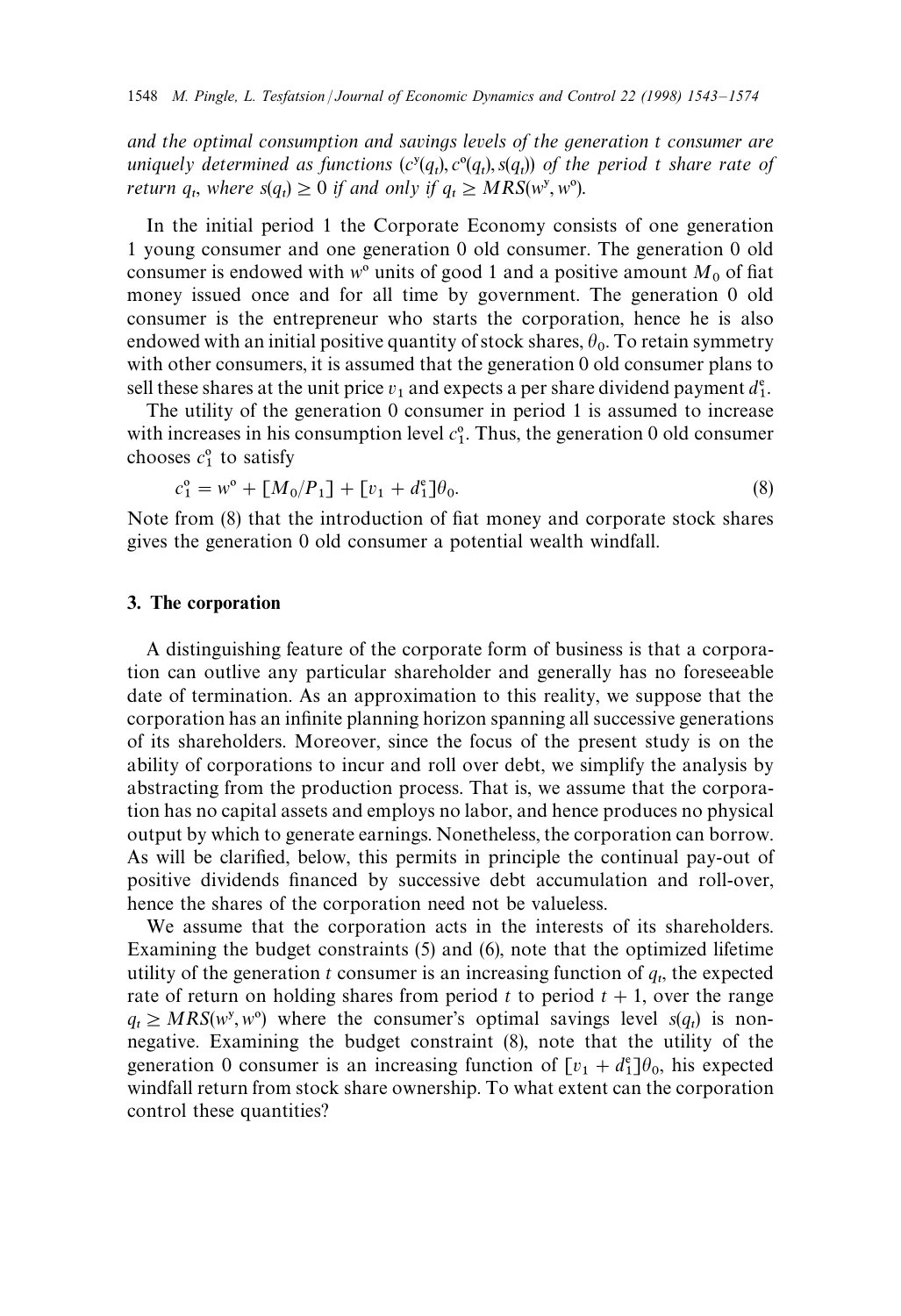By definition (4), the expected share rate of return  $q_t$  depends upon the share prices  $v_t$  and  $v_{t+1}$  and the expected dividend  $d_{t+1}^e$ . It follows that the corporation's control over  $q_t$  depends upon its control over share prices and expected dividends. In reality, corporations can and do influence their stock share prices by buying and selling their own shares. Here it is assumed that the corporation actually sets its own share prices by agreeing to buy or sell any quantity of shares at the share prices it desires to support.

In particular, at the beginning of period 1 the corporation announces a sequence  $\mathbf{v} = (v_1, v_2, \dots)$  of finite nonnegative share prices  $v_t$  together with a sequence  $\mathbf{d}^{\mathbf{e}} = (d_1^{\mathbf{e}}, d_2^{\mathbf{e}}, \dots)$  of finite nonnegative expected dividend payments  $d_i^{\mathbf{e}}$ . In quence  $\mathbf{d}^{\mathbf{e}} = (d_1^{\mathbf{e}}, d_2^{\mathbf{e}}, \dots)$  of finite nonnegative expected dividend payments  $d_i^{\mathbf{e}}$ quence  $\mathbf{a} = (a_1, a_2, \dots)$  or milite nonnegative expected dividend payments  $a_t$ . In announcing this pair of sequences  $\mathbf{I} = (\mathbf{v}, \mathbf{d}^e)$ , henceforth referred to as a *prospectus*, the corporation takes nominal goods prices as given. It is assumed that the announced prospectus is known to all current and potential shareholders. Although the dividend expectations of shareholders can differ in principle from the dividend expectations of the corporation as embodied in its prospectus, the definition of an equilibrium given below in Section 5 will follow the usual convention in assuming that these expectations coincide. Without loss of generality, then, we simplify the exposition below by using the same notation to represent these expectations.

The corporation desires to exist indefinitely, implying that it must be concerned both with the feasibility of its prospectus and with the optimality of its prospectus as perceived by potential shareholders. We begin by characterizing the subset of prospectuses perceived by the corporation to be viable. We then explain how the corporation winnows down this subset lexicographically, in the interests of its successive shareholders, in order to obtain an optimal choice set for selection of a prospectus in the initial period 1.

The corporation only considers prospectuses that it expects to be able to support. Since the corporation has no physical assets and no earnings capacity from physical production, the shares that it issues represent unsecured debt. The quantity  $v_1 \theta_0$  measures the value of corporate debt which matures in period 1. quantity  $v_1v_0$  measures the value of corporate debt which matures in period 1.<br>The only way that the corporation can repay this debt is by rolling it over. In order for the corporation to remain solvent, the value of debt that it issues in period 1,  $v_1 \theta_1$ , must be at least as great as the debt maturing in period 1,  $v_1 \theta_0$ . More generally, the incremental change in the value of corporate shares outstanding in any period  $t \ge 1$ , measured in terms of good *t*, is given by

$$
\pi_t \equiv v_t[\theta_t - \theta_{t-1}],\tag{9}
$$

the *net earnings* of the corporation in period *t*. It follows by a simple induction argument that the corporation is solvent in period *t* only if  $\pi_t \geq 0$ .

If  $\pi_t > 0$ , i.e., if  $\theta_t > \theta_{t-1}$ , the corporation is issuing new shares in period *t* to cover an increase in the demand for its shares. In this case the corporation has positive net earnings in period *t* equal to  $\pi_t$  units of good *t*. Because good *t* is perishable, any net earnings held by the corporation become worthless at the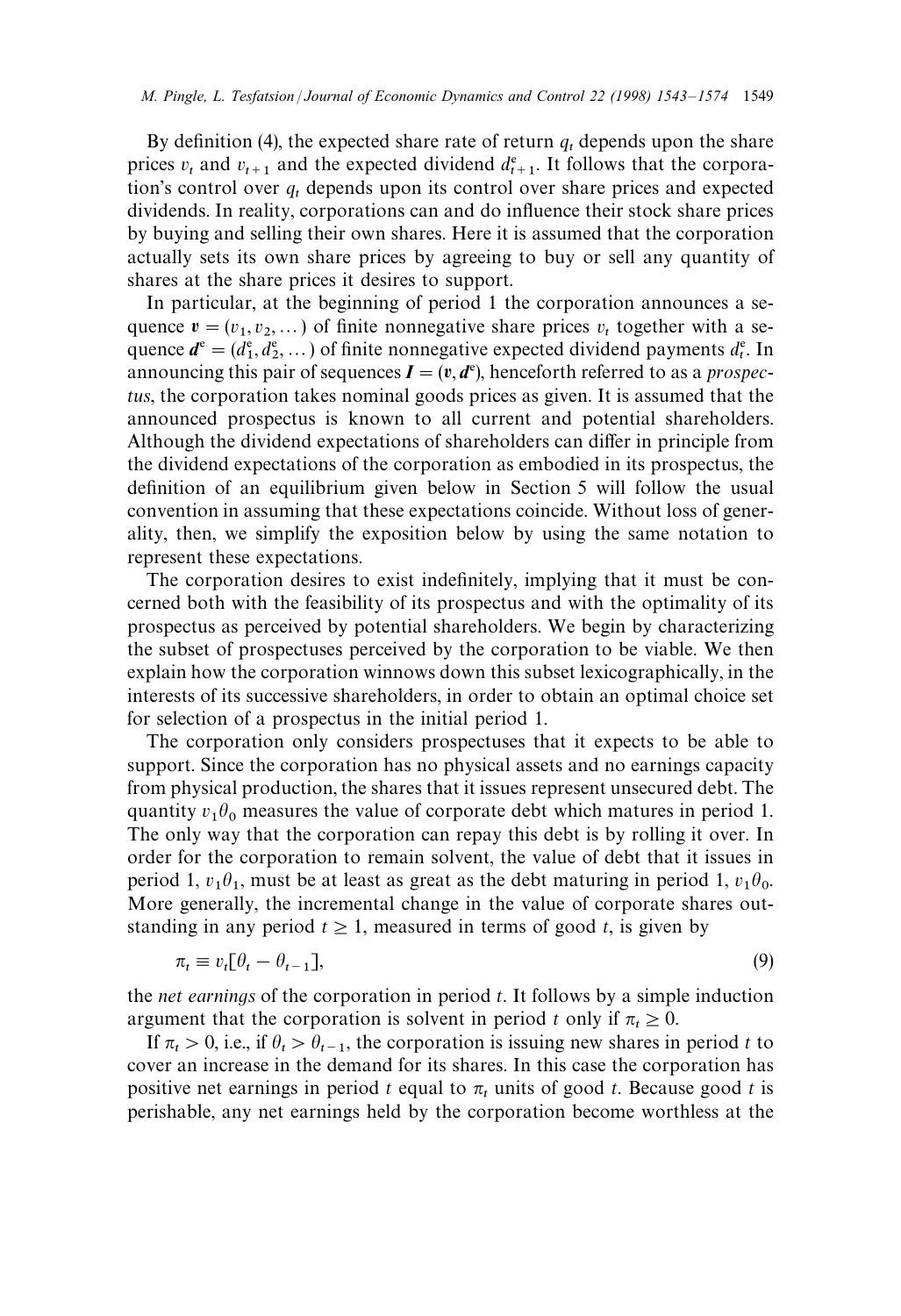end of the period. It is therefore assumed that the corporation pays out all net earnings in the form of dividends to its shareholders. Letting  $d_t$  denote the good *t* dividend per share paid to the (old aged) shareholder in period *t*, who holds  $\theta_{t-1}$  shares, it follows that

$$
\pi_t = d_t \theta_{t-1}.\tag{10}
$$

From an empirical standpoint, the corporation modeled here is an extreme case in that all of its dividends are financed by incurring new debt. However, many corporations do occasionally borrow to support a dividend distribution when earnings are low. In 1989, for example, Kane (1989, p. 36) argued that 'zombie firms...constitute roughly 25 percent of the FSLIC-insured thrift industry,' where a zombie thrift is a thrift with zero enterprise-contributed capital that must rely on FSLIC guarantees to keep attracting new deposits to pay off previous debts. Our model is an abstraction that allows us to focus on the efficiency and stability implications of debt roll over. The possible need for guarantees to ensure the viability of the corporation currently under consideration is taken up in Section 4.

In period 1 the corporation forms an estimate  $\theta_t^e = \theta_t(I, P)$  for the quantity of shares  $\theta_t$  that the corporation expects the generation *t* consumer to demand,  $t \ge 1$ , conditional on a nominal goods price sequence  $P = (P_1, P_2, ...)$  and a prospectus  $I = (v, d^e)$ . The corporation's period *t* expected net earnings are then given by

$$
\pi_t^e = v_t[\theta_t^e - \theta_{t-1}^e],\tag{11}
$$

where  $\theta_0^e \equiv \theta_0$ . Consequently, the dividend per share  $d_t^{e^*}$  that the corporation where  $v_0 = v_0$ . Consequently, the dividend per share<br>privately expects to distribute in period *t* must satisfy

$$
d_t^{e^*} \theta_{t-1}^e = \pi_t^e. \tag{12}
$$

For concreteness, it is henceforth assumed that the corporation sets  $d_t^{e^*} = 0$  if  $\theta_{t-1}^e = 0.$ 

If the privately-expected dividend payments (12) were to differ from those announced in the prospectus  $\vec{I}$ , the corporation would be deliberately deceiving its potential shareholders. We assume that the corporation does not engage in this behavior. Rather, we assume that the corporation's publicly announced prospectus*I* exhibits *dividend consistency* in the sense that the dividend sequence  $\hat{d}^e$  appearing in *I* coincides with the dividend sequence  $d^{e^*}$  privately anticipated by the corporation.

In forming its share demand estimates  $\theta_t^e$ , the corporation takes into account certain general structural implications of the utility maximization problem (2). In particular, the corporation recognizes that (i) if the share price  $v_t$  is positive, then the share demand  $\theta_t$  for generation *t* will be bounded above; (ii) if  $v_t$  is zero and the expected per-share return  $[v_{t+1} + d_{t+1}^e]$  is positive, then the share demand  $\theta_t$  will be infinitely large; and (iii) if  $v_t$  is positive and  $[v_{t+1} + d_{t+1}^e]$  is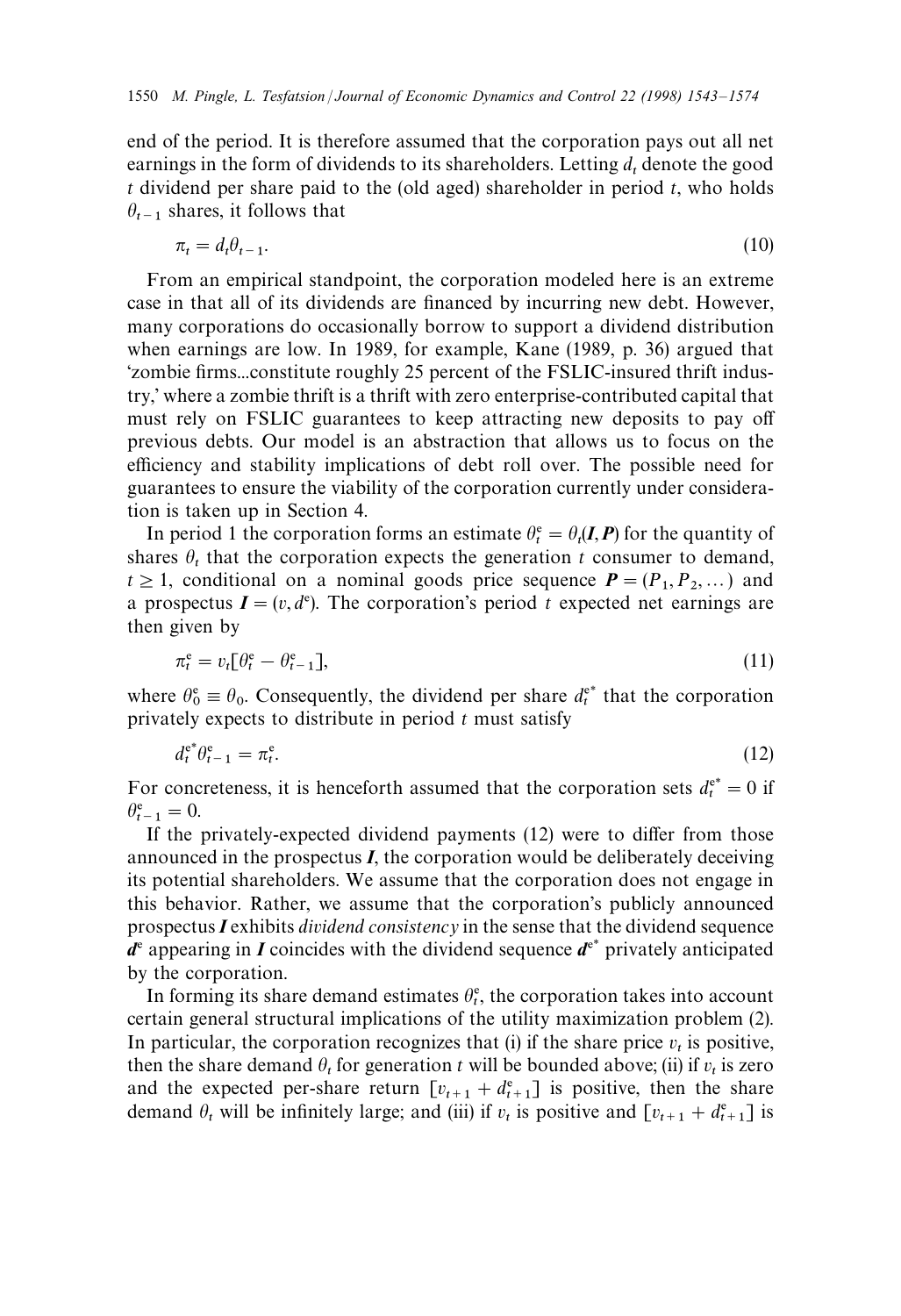zero, then the share demand  $\theta_t$  will be infinitely negative. This corporate knowledge will be referred to as *structural rationality*. Finally, the corporation is also assumed to be aware that the total real resources  $w^y + w^0$  available in the economy in each period *t* constitute a bounded sequence, implying that the sequence of real share demands,  $v_t \theta_t$ , must also be bounded over time.

 A prospectus will be said to be *viable* from the viewpoint of the corporation if it satisfies the following three properties: (i) it generates nonnegative expected net earnings in each period; (ii) it exhibits dividend consistency relative to the corporation's structurally rational share demand expectations; and (iii) it implies a bounded sequence of expected real share demands. The set of viable prospectuses is nonempty, for it always contains the *null prospectus* consisting of zero-valued share prices and zero-valued expected dividend payments. Moreover, using definition (9) for expected net earnings together with the assumed structural rationality of the corporation's share demand expectations, the following property can be shown to hold for any viable prospectus *I*: If  $v_t$  is zero in any period  $t \ge 1$ , then *I* must be the null prospectus.

 The corporation is assumed to limit its attention to the subset of viable prospectuses that are in accordance with the interests of its successive shareholders. As will now be detailed, this involves the lexicographic construction of a nested sequence  $(I_t)$  of subsets of viable prospectuses  $I_t$ , where each  $I_t$  is optimal for generation *t* conditional on  $I_{t-1}$ .

The set  $I_0$  is the (possibly empty) subset of viable prospectuses yielding the highest possible wealth windfall  $\left[ v_1 + d_1^e \right] \theta_0$  for the generation 0 old consumer. If  $I_0$  is empty, it is assumed the corporation sets  $I_1 = I_0$ . If  $I_0$  is nonempty and  $I_1 = I_0$ . the wealth windfall entailed by each prospectus in  $I_0$  is positive, it follows by dividend consistency and the assumed positivity of  $\theta_0$  that the share price  $v_1$  for each of the prospectuses in  $I_0$  must also be positive. In this case the share rate of return  $q_1$  for generation 1 is well-defined, and the corporation is assumed to restrict its attention further to the (possibly empty) subset  $I_1$  of viable prospectuses in  $I_0$  for which  $q_1$  is as large as possible. If, instead,  $I_0$  is nonempty and each prospectus in  $I_0$  entails a zero wealth windfall, then it follows by nonnegativity of  $v_1$  and  $d_1^e$  and positivity of  $\theta_0$  that the share price  $v_1$  must be zero for each prospectus in  $I_0$ . As previously explained, viability then implies that  $I_0$  is a singleton set containing only the null prospectus and hence cannot be further restricted for the benefit of future generations. In this case it is supposed that the corporation simply sets  $I_1 = I_0$ .

Suppose, now, that the corporation has constructed  $I_t$  for some  $t \ge 1$ . If  $I_t$  is the empty set, it is assumed that the corporation simply sets  $I_{t+1} = I_t$ . If  $I_t$  is nonempty but  $v_t$  is zero for some (hence for all) prospectuses in  $I_t$ , then, as previously explained,  $I_t$  must be a singleton set consisting of the null prospectus. In this case no further winnowing of  $I_t$  for the benefit of future generations is possible, and it is assumed that the corporation again sets  $I_{t+1} = I_t$ .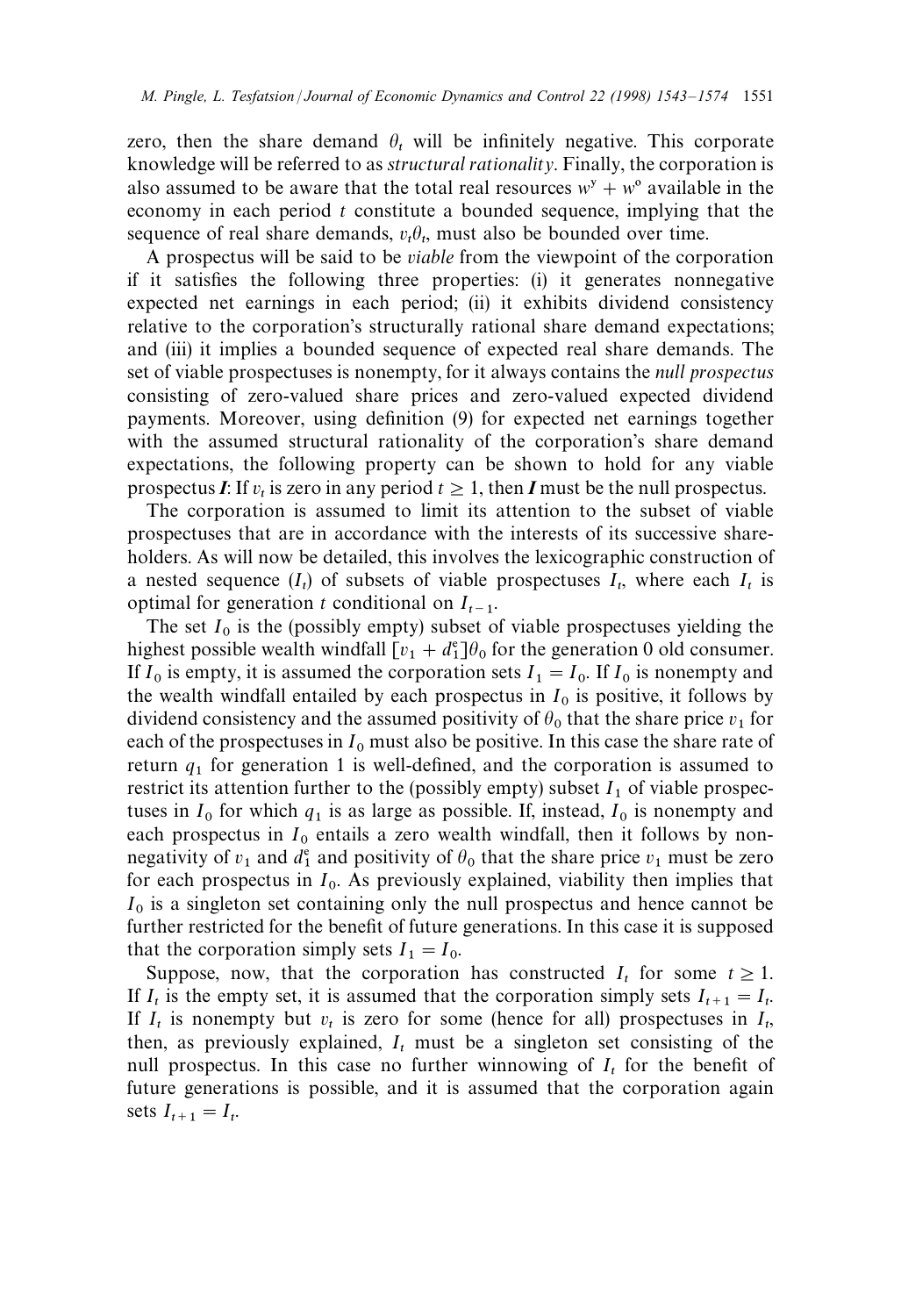To complete the inductive construction of  $I_{t+1}$ , it remains to show how the corporation constructs  $I_{t+1}$  when  $I_t$  is nonempty and  $v_t$  is positive for each prospectus in  $I_t$ . In this case, by construction of  $I_t$ ,  $q_t$  is well defined and attains its largest possible value for each prospectus in  $I_t$ . This largest possible value must be positive; for, if not, then  $v_{t+1}$  must be zero for each prospectus in  $I_t$ . As previously explained,  $I_t$  would then have to be a singleton set containing only the null prospectus, a contradiction. A positive largest possible value for  $q_t$  implies that  $v_{t+1}$  must be positive, hence the share rate of return  $q_{t+1}$  for generation  $t + 1$  is well-defined for each prospectus in  $I_t$ . The corporation is then assumed to further restrict its attention to the (possibly empty) subset  $I_{t+1}$  of viable prospectuses in  $I_t$  for which  $q_{t+1}$  is as large as possible.

Let  $\mathcal{I}(P)$  denote the (possibly empty) set of viable prospectuses that remains after all winnowing is complete, that is, let  $\mathcal{I}(P)$  denote the intersection of the subsets  $I_t$  for  $t \geq 1$ . The set  $\mathcal{I}(P)$  then represents the corporation's *optimal choice set* for selection of a prospectus in period 1. The corporation is assumed to be indifferent among all prospectuses in  $\mathcal{I}(P)$ .

The success of a modern corporation is often judged by the market value of its outstanding shares. The behavior of our corporation is consistent with this viewpoint. Given the definition (11) for expected net earnings, the definition (12) for the expected per share dividend, and dividend consistency, if follows that  $d_1^e \theta_0 = v_1 \left[ \theta_1^e - \theta_0 \right]$  and hence  $\left[ v_1 + d_1^e \right] \theta_0 = v_1 \theta_1^e$ . This last relation shows that,  $u_1v_0 = v_1[v_1 - v_0]$  and nence  $[v_1 + u_1]v_0 = v_1v_1$ . This last relation shows that,<br>by maximizing the expected windfall return  $[v_1 + d_1^c]\theta_0$  to the generation 0 old by maximizing the expected which<br>an return  $\lbrack v_1 + a_1 \rbrack v_0$  to the generation of order consumer, the corporation also maximizes  $v_1 \theta_1^e$ , the expected market value of its consumer, the corporation also maximizes  $v_1v_1$ , the expected market value of its outstanding shares at the end of period 1. Furthermore, assuming  $v_t\theta_t^e \neq 0$ , and using (12) and dividend consistency to eliminate  $d_{t+1}^e$  from the expression (4) for *q* t, one obtains

$$
q_t = \frac{v_{t+1} \theta_{t+1}^{\circ}}{v_t \theta_t^{\circ}}.
$$
\n
$$
(13)
$$

Consequently, by maximizing the expected share rate of return  $q_t$  for the generation *t* consumer, the corporation also maximizes the expected incremental increase in the market value of its shares from period  $t$  to period  $t + 1$ .

#### 4. Viability of the corporation

The only way the corporation described in Section 3 can viably enhance the welfare of its shareholders is by incurring debt and rolling it over forever. Although  $v_t \theta_t$  measures the market value of the corporation's stock shares during period *t*, it also measures the market value of the corporation's debt during period  $t$ . Thus, in attempting to increase the rate of return  $q_t$  that the generation *t* consumer receives for holding its shares, the corporation also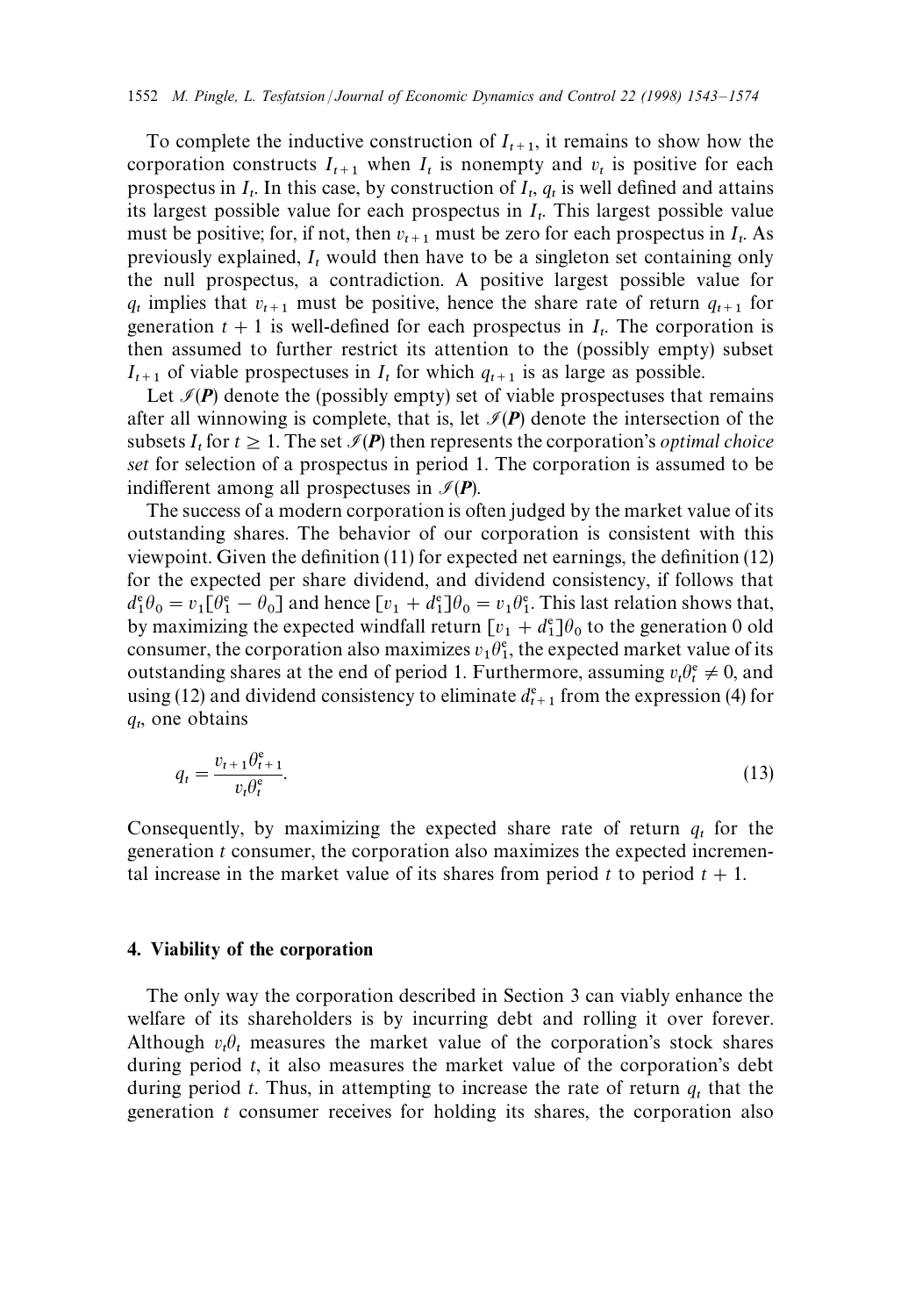increases the rate at which it assumes unsecured debt. This has led some to conclude that a privately owned firm such as the one described here is not viable. There are three basic arguments.

One argument, discussed by Lerner (1959, p. 523), is that such a firm operates as an illegal 'chain letter' or 'Ponzi scheme'. However, as Lerner also recognized, as long as the economy extends into the infinite future, no one need be hurt by the chain-letter aspect because correspondents need not run out. More precisely, our corporation can viably operate in an economy with an infinite time horizon as long as it attracts enough shareholders in each period *t* to fund the obligations it incurs in period  $t - 1$ .

The second argument is related to the corporation's negative net worth position. At the end of each period *t*, the corporation has no assets *—* all receipts are paid out in the form of either share redemptions or dividends *—* but it still has a liability equal to  $v_t \theta_t$ . Some researchers (e.g., Cass and Yaari, 1966, p. 360) have argued that any privately owned financial intermediary would shut down rather than operate with a negative net worth. However, the owners of a corporation *—* its shareholders *—* only care about net worth to the extent that it affects the total net returns (capital gains or losses plus dividend distributions) that are associated with holding shares in the corporation. Paradoxically, in our setting, a negative net worth position is actually *necessary* in order for the corporation to obtain positive total net returns for its shareholders in each period.

A third argument is that the corporation's survival might be threatened by the entry of other organizations that also seek to incur and roll over debt. In our context, the generation 0 old consumer who starts the corporation will likely receive a wealth windfall. However, this windfall can only be obtained if the generation 1 consumer can be persuaded to buy shares in the corporation. Suppose that the generation 1 consumer 'gets smart' and refuses to purchase shares in the corporation started by the generation 0 consumer, opting instead to start a similar corporation at the beginning of period 2. If successful, the generation 1 consumer would receive the wealth windfall rather than the generation 0 consumer. Of course, the generation 1 consumer would face the same problem that the generation 0 consumer faced. Thus, there is a real possibility that the corporation could never get started. Moreover, even if the corporation manages to stay in existence for some number of periods *t*, there is always the possibility that it will be bankrupted in period  $t + 1$ if the generation  $t + 1$  consumer refuses – for whatever reason – to buy the corporation's shares.

Note, however, that this same dilemma undermines the viability of fiat money. An agent might anticipate that a wealth windfall could be obtained by refusing to accept the fiat money currently in use, and by instead issuing a new form of fiat money. It was this fragility of fiat money that motivated the discussion by Samuelson (1958) regarding the significance of social compacts. By agreeing to accept fiat money issued by government as 'legal tender' in exchange for goods,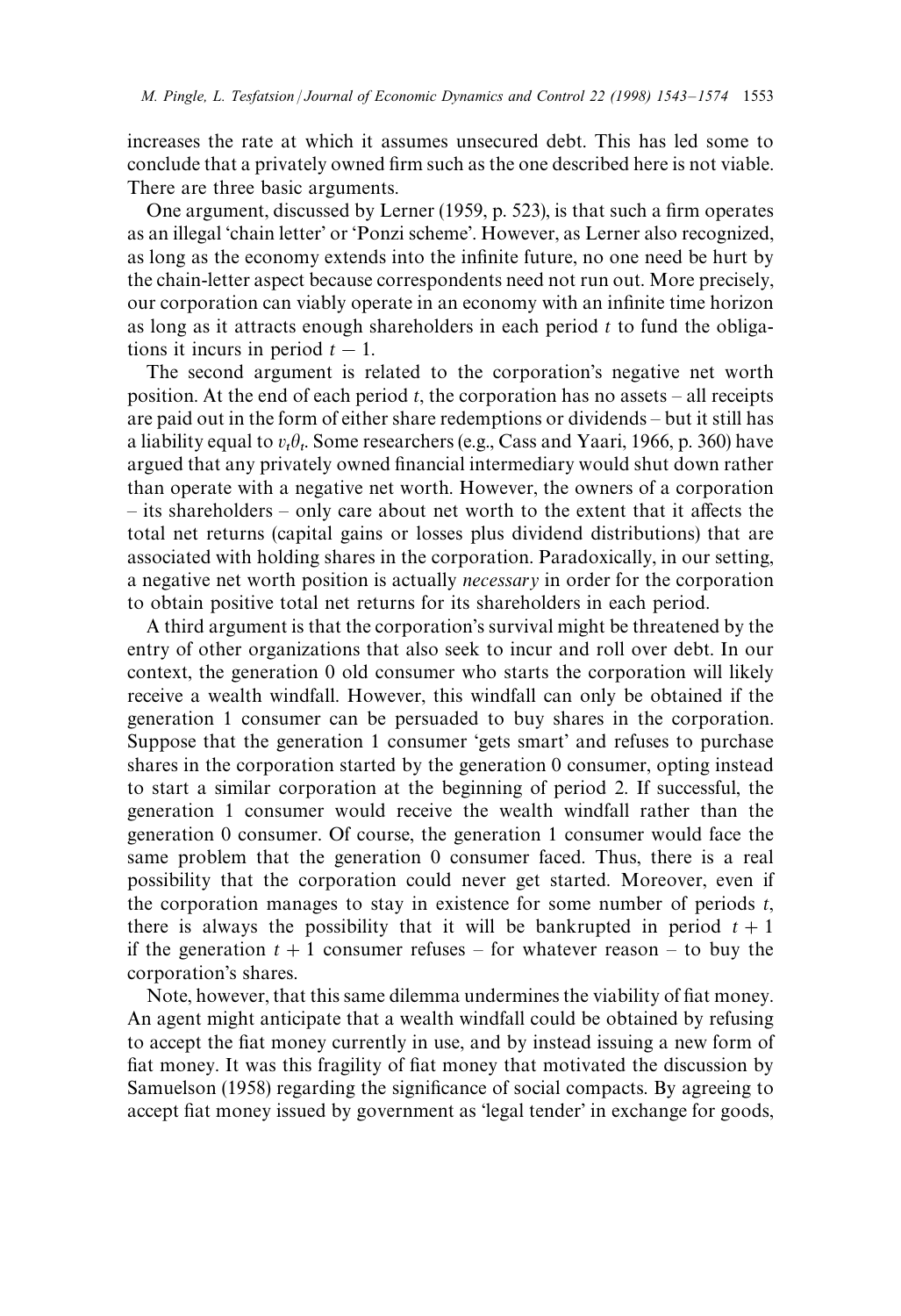private agents make it possible for this fiat money to act as a store of value and hence also as a medium of exchange. As noted by Bryant (1981), a violation of this social compact could lead to the demise of fiat money in any form.

This leads to a simple but important point: An organization will be able to incur and roll over a debt from one period to the next if and only if it obtains and maintains the confidence of savers. In the model presented here, the confidence that savers have in fiat money allows the government to incur and roll over a debt, while the confidence that savers have in share values allows a corporation to incur and roll over a debt. If confidence is lost in either financial asset for whatever reason, then the ability to roll over a debt is lost.

In reality, a variety of laws and regulations have been created to help citizens maintain confidence in debt instruments. Chartering and other types of regulations restrict the issuance of unsecured debt, just as various regulations protect government's monopoly over the issue of fiat money. As noted by Kaufman (1992, p. 296), among the requirements typically included for obtaining a commercial bank charter is a demonstration that the services proposed by the applicant are needed and will not endanger the solvency of other similar financial institutions.

In this paper we abstract from the issues of entry and confidence. Of course, the negative net worth position of our corporate intermediary might indeed make the default risk associated with our corporation's stock higher than that associated with a fiat money issued and protected by a government. Nevertheless, we are primarily concerned with the efficiency implications of government intermediation through fiat money versus private intermediation through a corporation. For comparison purposes, it seems reasonable to begin *—* as we do here *—* by examining the case where confidence is maintained in both assets and where both assets are protected from threat of entry. This allows us to explore whether or not a private earnings-driven intermediary can *in principle* enhance the efficiency of a monetarized economy. Once this basic understanding is obtained, we can proceed to extend our model by recognizing differences in risk and by exploring the extent to which social welfare might be improved through the regulation of private intermediaries.

#### 5. Equilibrium in the corporate economy

As discussed in Section 3, the assumption that the corporation has structurally rational share demand expectations implies the nonviability of any prospectus with a zero share price  $v_t$  and a positive subsequent share price  $v_{t+1}$  or a positive share price  $v_t$  and a zero subsequent share price  $v_{t+1}$ . Also, as will be clarified in Section 6 (Propositions 6.5 and 6.8), the optimizing corporation will select the null prospectus with uniformly zero share prices if and only if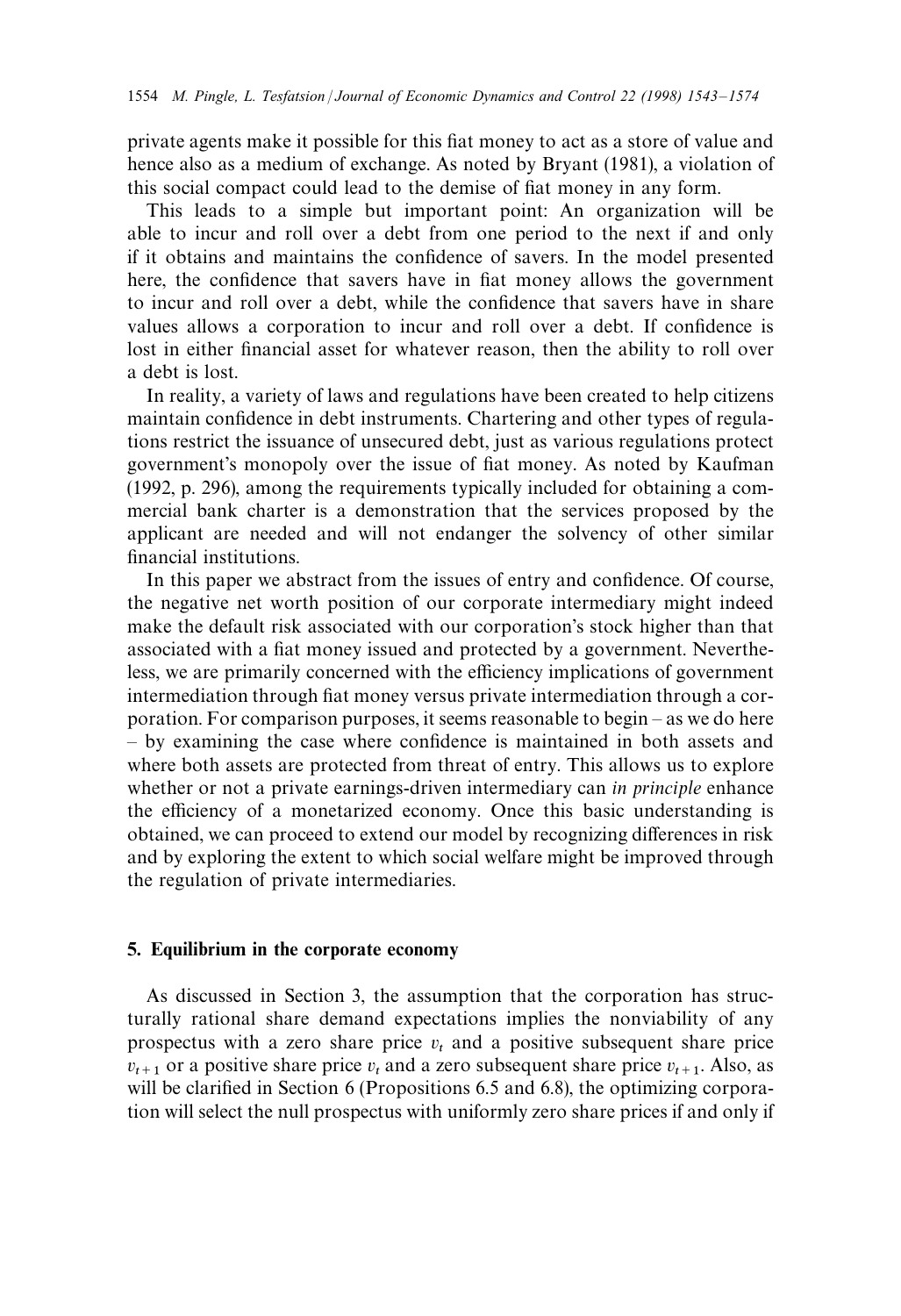the initial real money supply happens to equal the particular level needed to achieve a Pareto efficient outcome in the absence of the corporation.

Consequently, for expositional simplicity, the following definition of a Corporate Economy equilibrium focuses on those cases in which the optimizing private corporation plays a nontrivial role in the economy through strictly positive share price announcements.

*Definition* 5.1. Given an initial level of money balances  $M_0 > 0$  and an initial level of share holdings  $\theta_0 > 0$ , a vector

$$
e(M_0, \theta_0) = (c, M, \theta, \theta^c, I, P) \tag{14}
$$

consisting of a consumption allocation  $c = (c_1^0, (c_1^0, c_2^0), (c_1^y, c_2^0), \dots)$ , a nominal money demand sequence  $M = (M_1, M_2, ...)$ , a share demand sequence  $\theta = (\theta_1, \theta_2, \dots)$ , a corporate expected share demand sequence  $\theta^e = (\theta_1^e, \theta_2^e, \dots)$ ,  $\mathbf{v} = (v_1, v_2, \dots)$ , a corporate expected share definant sequence  $\mathbf{v} = (v_1, v_2, \dots)$ ,<br>a corporate prospectus  $\mathbf{I} = (\mathbf{v}, \mathbf{d}^e)$  with  $\mathbf{v} > 0$ , and a nominal goods price sequence  $P = (P_1, P_2, ...)$  is an *equilibrium* for the Corporate Economy, conditional on  $M_0$  and  $\theta_0$ , if it satisfies the following five conditions:

- *Positive nominal goods prices:*  $0 < P_t$  for each  $t \ge 1$ .
- f *Consumer optimization*: Consumer demands for goods, money, and shares constitute finite-valued solutions to the generation 0 consumer's budget constraint (8) and the lifetime utility maximization problem (2) for each  $t\geq 1$ .
- $\bullet$  *Corporate optimization*: The prospectus  $I$  is an element of the corporation's optimal choice set  $\mathcal{I}(P)$ .
- *Market clearing for goods and money*: For each  $t \ge 1$ ,

$$
w^{\rm y} + w^{\rm o} \ge c_t^{\rm y} + c_t^{\rm o},\tag{15}
$$

$$
M_{t-1} \ge M_t. \tag{16}
$$

• *Fulfilled share and dividend expectations*: For each  $t \ge 1$ ,  $\theta_t^e = \theta_t$  and  $d_t^e = v_t [\theta_t - \theta_{t-1}]/\theta_{t-1}.$ 

The first condition excludes equilibria with zero nominal goods prices, although it does permit the price of money,  $1/P_t$ , to be zero in finite time. In the latter case, only shares can be used to store value. The consumer optimization condition ensures that each consumer is maximizing his utility, conditional on expected prices and dividends, and the corporate optimization condition ensures that the corporation is acting in accordance with the interests of its shareholders.

The goods market clearing condition (15) ensures the feasibility of the equilibrium consumption allocation. The money market clearing condition (16) ensures that the demand for money in period *t* does not exceed the supply, which is given by the amount of money held by the generation  $t - 1$  old agent. Recall that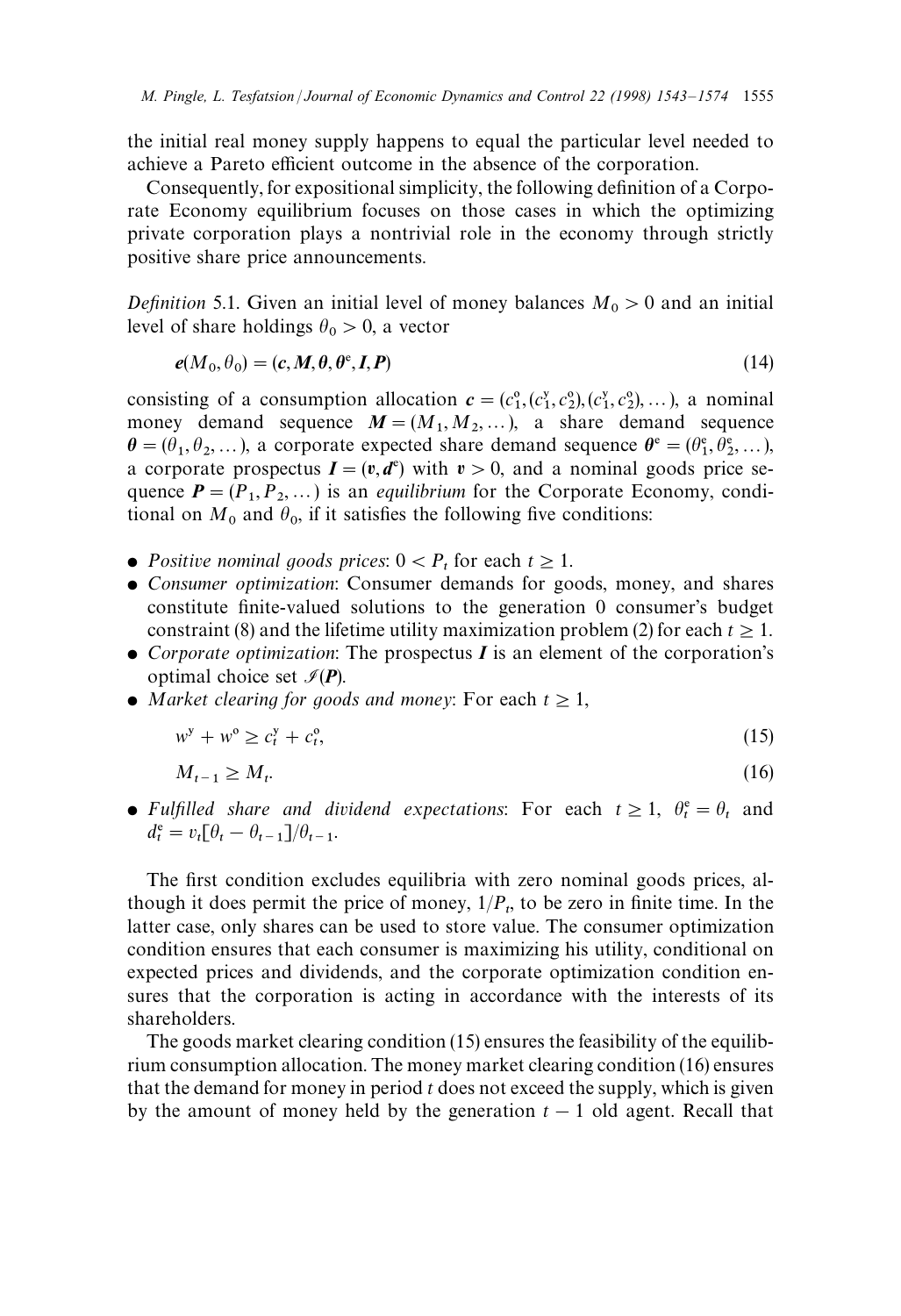government only issues money in period 1. The absence of a market clearing condition for shares implies that the corporation can freely issue new shares in each period *t*. Consequently, the number of shares  $\theta_{t-1}$  which the generation  $t-1$  old consumer redeems in period  $t$  places no direct restriction on the number of shares  $\theta_t$  that can be issued to the generation *t* young consumer.

 The final condition ensures that the corporation's share demand and dividend expectations are correct.

#### 6. Efficiency and dynamic properties

If the corporation is eliminated from the Corporate Economy, i.e., if share prices and expected dividend distributions are simply constrained to be zero, then the Corporate Economy reduces to the basic monetary OG economy. The no-trade outcome in which money is without value and each consumer in each period *t* simply consumes his own endowment can be supported as a competitive equilibrium for the latter economy; and, given the regularity condition (1), this no-trade outcome is *not* Pareto efficient (Gale, 1973). How is the economy affected by the introduction of a private, earnings-driven, price-setting corporation that issues and rolls over debt?

To begin the analysis of this question, consider the summation of the youngage budget constraint of the generation *t* consumer and the old-age budget constraint of the generation  $t - 1$  consumer. Assuming that dividend expectations are fulfilled, one obtains

$$
0 = [w^{y} + w^{o} - c_{t}^{y} - c_{t}^{o}] + [M_{t-1} - M_{t}]/P_{t}, \quad t \ge 1.
$$
 (17)

The market clearing conditions (15) and (16) for goods and money then imply that

$$
0 = w^y + w^0 - c_t^y - c_t^0, \quad t \ge 1,
$$
\n(18)

$$
0 = [M_{t-1} - M_t]/P_t, \quad t \ge 1.
$$
\n(19)

Recalling that the generation *t* savings level is defined by  $s_t \equiv w^y - c_t^y$  for each  $t \geq 1$ , it follows from the budget constraint (6) and the goods market clearing condition (18) that

$$
s_{t+1} = q_t s_t, \quad t \ge 1. \tag{20}
$$

Moreover, since share prices are positive in any Corporate Economy equilibrium, the first-order condition (3) applies and can be expressed as

$$
MRS(w^y - s_t, w^o + q_t s_t) = q_t, \quad t \ge 1.
$$
\n(21)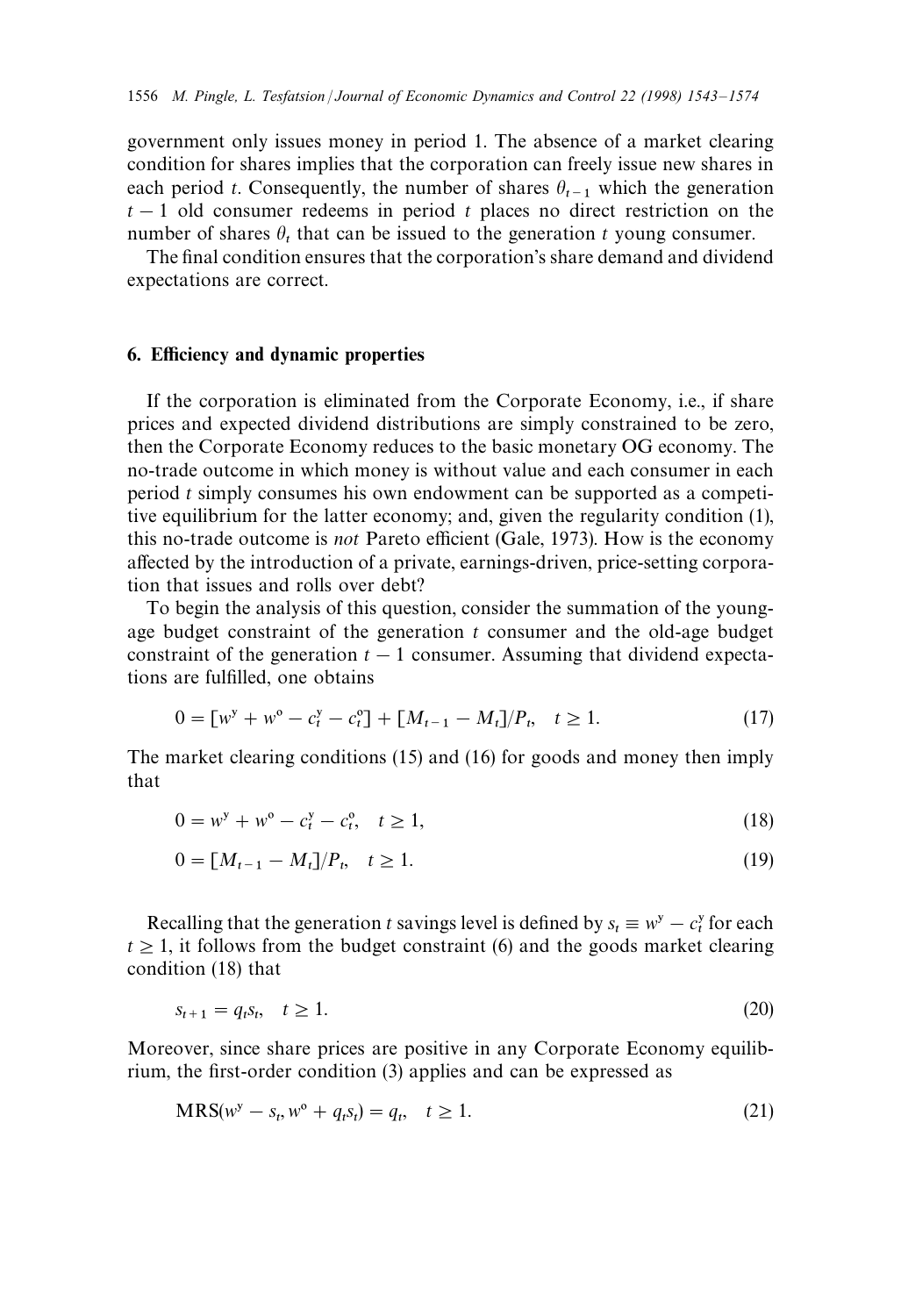Given a value for the initial share rate of return  $q_1$ , relations (20) and (21) determine all possible equilibrium paths for  $s_t$  and  $q_t$ .

 In the following subsections the efficiency and dynamic properties of corporate economy equilibria are examined, first under the assumption that consumer preferences exhibit gross substitutability, and then without this assumption. The next two propositions will be useful for this purpose. The first proposition establishes a uniform positive lower bound on the share rates of return in any Corporate Economy equilibrium.

*Proposition* 6.1. *In any Corporate Economy equilibrium*, *the share rates of return*  $q_t$  *satisfy*  $q_t \geq MRS(w^y, w^0)$  *for all t*  $\geq 1$ .

Recalling Proposition 2.1, it follows from Proposition 6.1 that all young consumers in a Corporate Economy equilibrium choose nonnegative savings levels *s* t. The next proposition relies on the well-known Cass*—*Balasko*—*Shell 'transversality condition' elaborated in Balasko and Shell (1980, Proposition 5.6, p. 296) to obtain a general characterization of Pareto inefficient consumption allocations for the corporate economy in terms of the long-run behavior of these savings levels.

*Proposition* 6.2. Let  $e(M_0, \theta_0) = (c, M, \theta, \theta^c, I, P)$  denote an equilibrium for the *Corporate Economy. Suppose the equilibrium consumption profiles*  $(c_t^y, c_{t+1}^o)$ *are uniformly bounded above and below by strictly positive vectors. Then c is a Pareto inefficient consumption allocation if and only if*  $\lim_{t\to\infty} s_t = 0$ , where  $s_t \equiv [w^y - c_t^y].$ 

### *6.1. Efficiency and dynamic properties under gross substitutability*

As established in Proposition 2.1, the optimal savings level of each consumer is uniquely determined as a function  $s(q)$  of the share rate of return *q* for each  $q > 0$ . Suppose the preferences of consumers in the Corporate Economy satisfy gross substitutability, in the sense that  $s(q)$  is a strictly increasing function of *q*. In this case, each optimal savings level is supported by a unique rate of return, and at most one equilibrium path for  $q_t$  and  $s_t$  is associated with each initial rate of return  $q_1$ . As shown in Fig. 1, the offer curve for the generation  $t$  consumer is Feturn  $q_1$ . As shown in Fig. 1.<br>everywhere negatively sloped.

In any stationary-structured OG economy such as the Corporate Economy, the 'golden rule' rate of return is defined to be the stationary rate of return  $\bar{q}$  that supports the highest possible lifetime utility for a representative consumer. As shown by Samuelson (1958), this rate of return (in gross terms) coincides with 1 plus the population growth rate *g*, where *g* is assumed to be zero for the Corporate Economy. The golden rule consumption profile and savings level supported by the Corporate Economy golden rule rate of return  $\bar{q} = 1$  are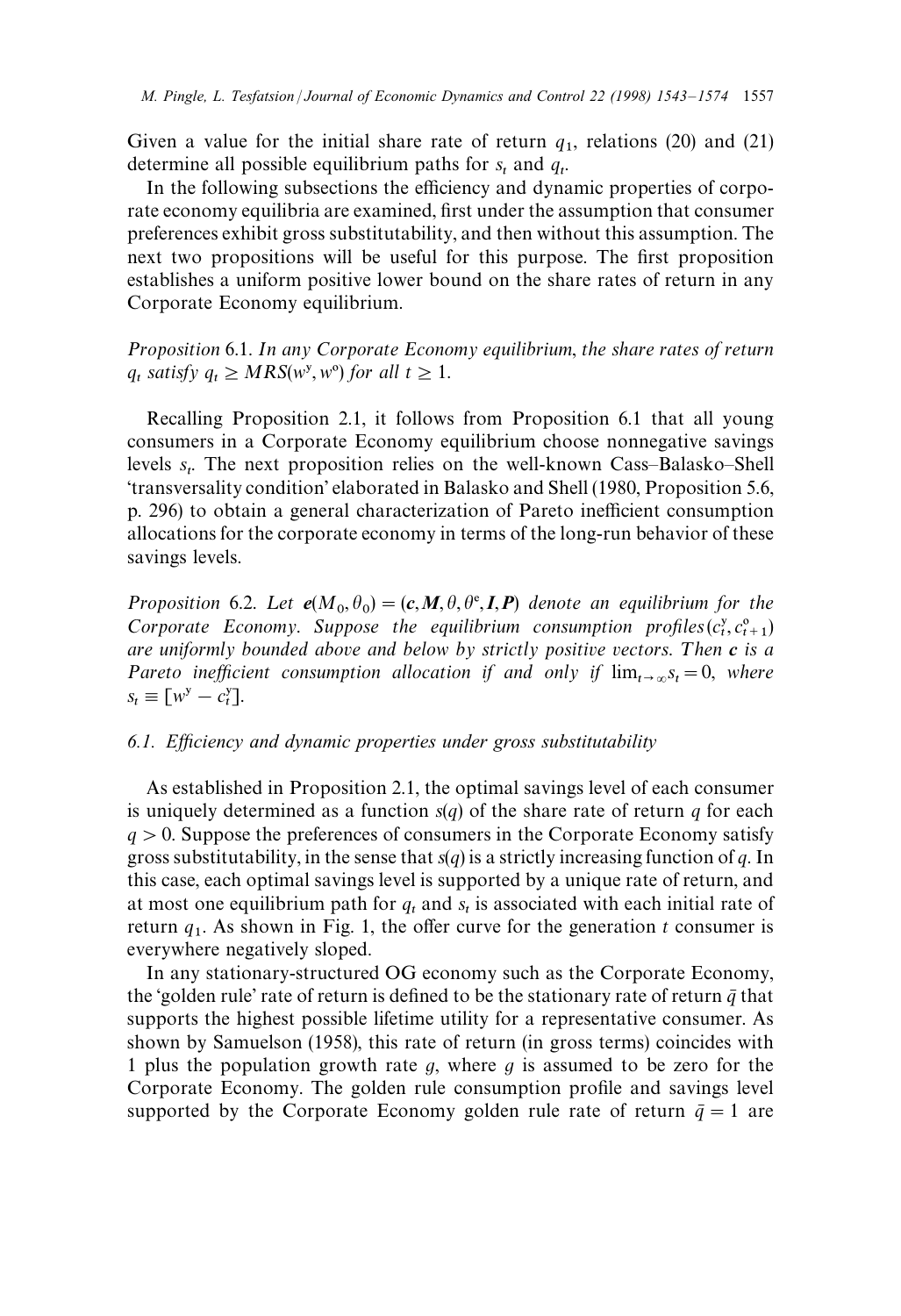

Fig. 1.

depicted in Fig. 1 as  $\bar{c} = (\bar{c}^y, \bar{c}^v)$  and  $\bar{s} \equiv w^y - \bar{c}^y$ , respectively. Given the regularity conditions imposed on preferences in Section 2,  $\bar{q} = 1$  is strictly greater than *MRS*( $w^y$ ,  $w^0$ ), and  $\bar{c}^y$ ,  $\bar{c}^0$ , and  $\bar{s}$  are necessarily positive. Consequently, it follows from Proposition 6.2 that any Corporate Economy equilibrium supported by the stationary golden rule rate of return  $\bar{q} = 1$  is Pareto efficient.

Do any such equilibria exist? The next proposition provides a first step toward answering this question.

*Proposition* 6.3. *Given gross substitutability*, *in any Corporate Economy equilibrium the optimizing corporation must set*  $q_1 = 1$ .

As seen in the appendix proof of this proposition,  $q_1 > 1$  violates the assump-As seen in the appendix proof of this proposition,  $q_1 > 1$  violates the assumption that the corporation chooses a corporate plan it perceives to be viable, and  $q_1$  < 1 violates the assumption that the corporation acts in the best interests of  $q_1$   $\lt$  1 violates the assumption that the corporation acts in the best interests of its shareholders. This raises two new questions. Do any Corporate Economy equilibria exist that support the initial share rate of return  $q_1 = 1$ ? If so, what are their efficiency properties? The following proposition answers both of these questions.

*Proposition* 6.4. *Given gross substitutability*, *the only possible Corporate Economy equilibria are the Pareto efficient golden rule equilibria supported by*  $q_t = 1$  *for all*  $t \geq 1$ , *and the set of such equilibria is not empty*.

Proposition 6.4 shows that the corporation has a dramatic impact on the efficiency and dynamic properties of the Corporate Economy. Assuming gross substitutability, the economy has a unique equilibrium consumption allocation,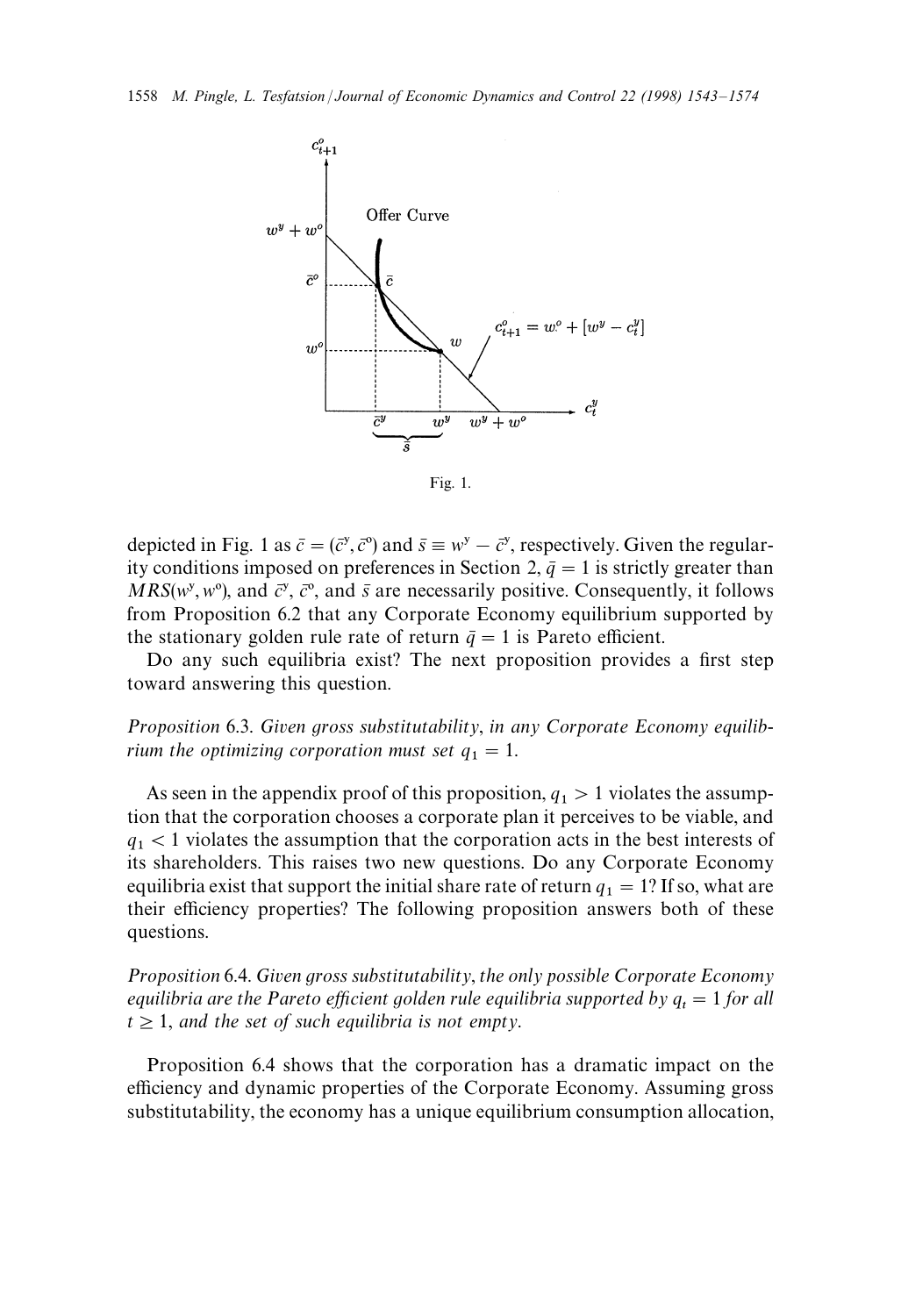namely, the Pareto efficient golden rule consumption allocation characterized by the stationary consumption profile  $\bar{c}$ , as depicted in Fig. 1. As noted in the appendix proof of Proposition 6.4, this unique equilibrium consumption allocation can be supported by Corporate Economy equilibria entailing different corporate plans *I*, money demand sequences *M*, share demand sequences  $\theta$ , expected share demand sequences  $\theta^e$ , and price sequences **P**.

In contrast, Gale (1973) establishes that the basic monetary OG economy with preferences satisfying gross substitutability and the regularity condition (1) has *infinitely* many equilibrium consumption allocations. Only one of these consumption allocations *—* the golden rule consumption allocation supported by the stationary rate of return  $\bar{q} = 1 -$  is Pareto efficient. All other equilibrium consumption allocations are Pareto inefficient and are associated with initial rates of return that are less than one. In the Corporate Economy an initial rate of return less than one on both money and shares gives the corporation an opportunity to increase the welfare of each of its shareholders by raising the initial rate of return on shares and by increasing its issue of unsecured debt. Since active private financial intermediaries are missing in the basic monetary OG economy, however, this opportunity is not exploited.

Proposition 6.4 also highlights the fundamental trade-off between efficiency and stability in both the Corporate Economy and the basic monetary OG economy. Assuming gross substitutability, the setting of an initial rate of return exceeding one ultimately results in insolvency for either economy. For example, making repeated use of relation (20) and gross substitutability, a simple induction argument establishes that the optimal savings sequence  $(s_t)$  for the Corporate Economy must diverge if  $q_1 > 1$ , implying that the finite resources  $w^y + w^0$ available in the economy in each period *t* are exceeded in finite time. The drive of an active earnings-driven corporation to enhance the welfare of its shareholders pushes the initial rate of return to  $q_1 = 1$ . This increases efficiency, but it also pushes the find take of feturn to  $q_1 = 1$ . This increases enterity, but it also pushes the economy to the brink of collapse. Similarly, for the basic monetary OG economy, a government monetary policy designed to achieve efficiency would (if possible) set the initial rate of return on money to one and hence also push the economy to the brink of collapse.

Although the set of possible Corporate Economy equilibria exhibits a considerable degree of indeterminacy with regard to the setting of nominal variables, some interesting inferences can be drawn from the finding in Proposition 6.4 that the equilibrium wealth windfall of the generation 0 old consumer,  $M_0/P_1 + [v_1 + d_1]\theta_0$ , must equal the golden rule savings level, *s*. Since  $[u_0/t_1 + u_1]\theta_0 \ge 0$ , this relation implies that the initial real money supply,  $M_0/P_1$ ,  $\lfloor v_1 + u_1 \rfloor v_0 \geq 0$ , this relation implies that the find it real money supply,  $w_0/r_1$ , cannot exceed  $\bar{s}$  in equilibrium. As the next proposition shows, the corporation has a viable way to enter the economy if and only if  $M_0/P_1 < \bar{s}$ .

*Proposition* 6.5. Let  $M_0 > 0$  *and*  $\theta_0 > 0$  *be given, and suppose consumer prefer*ences satisfy gross substitutability. Then in order for a Corporate Economy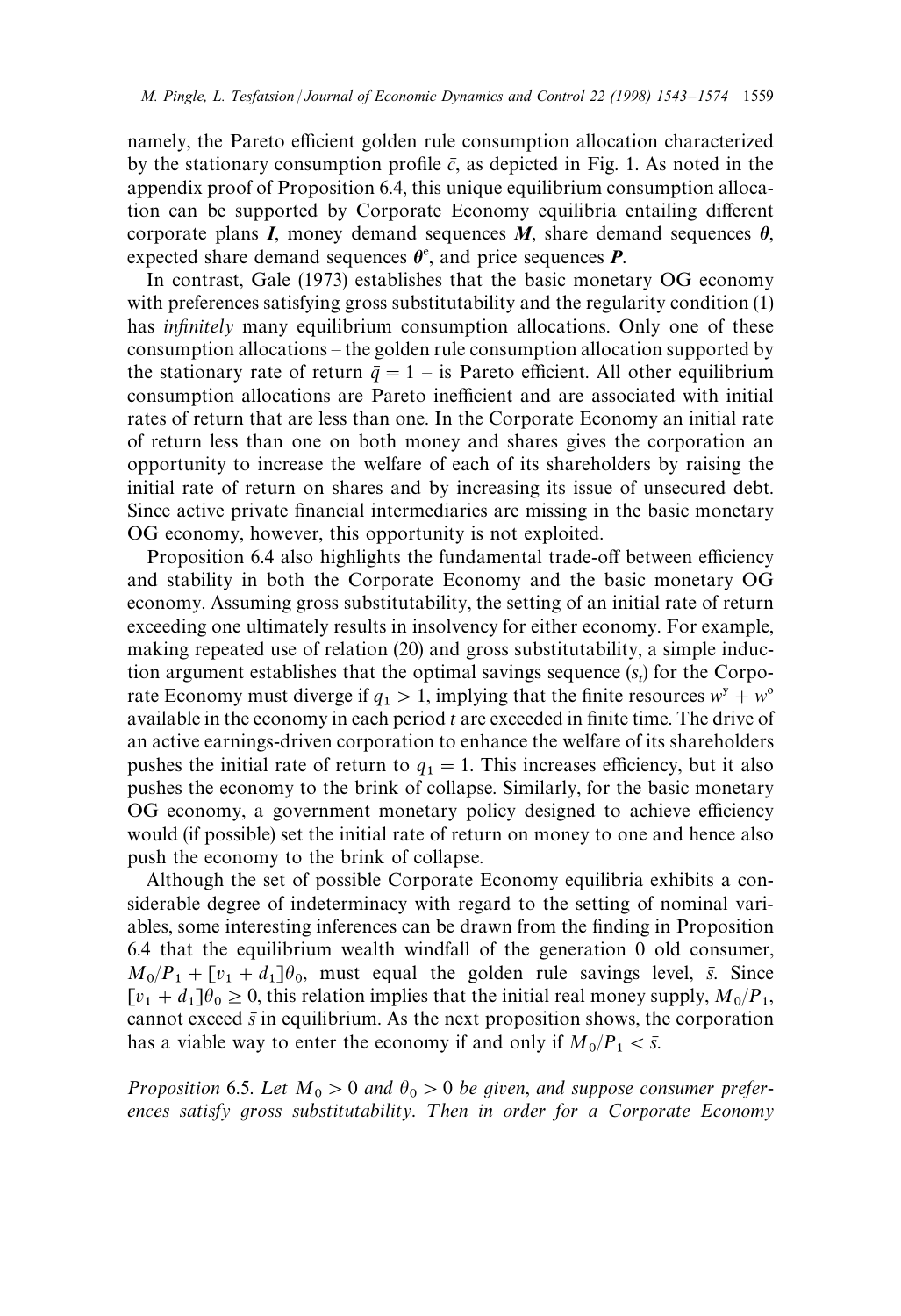*equilibrium*  $e(M_0, \theta_0)$  *to exist, the nominal goods prices*  $(P_1, P_2, ...)$  *must satisfy*  $M_0/P_1 < \bar{s}$  and  $P_t = P_{t+1}$  for  $t \geq 1$ . Conversely, given any such prices, there exists *a* Corporate Economy equilibrium  $e(M_0, \theta_0)$  that generates these prices, and the a Corporate Economy equitiorium  $e(M_0, v_0)$  that generates these prices, and the<br>market value of the corporation in this equilibrium is given by  $v_t \theta_t = [\bar{s} - M_0/P_1] > 0$  *in each period*  $t \geq 1$ .

Consequently, if preferences exhibit gross substitutability, then government can prevent the viable entry of a private corporation issuing unsecured debt if it can set the initial real money supply equal to the golden rule level  $M_0/P_1 = \bar{s}$ . In this special case, the Pareto efficient golden rule outcome is achieved without the need of a private intermediary. On the other hand, if the initial real money supply is below this golden rule level for any reason, then a profit opportunity exists in the economy that can be exploited by the entry of a private intermediary willing to issue and forever roll over positively priced unsecured debt.

#### *6.2. Efficiency and dynamic properties without gross substitutability*

Suppose, instead, that consumer preferences fail to satisfy gross substitutability. The optimal consumption and savings levels of each consumer are still uniquely determined as functions  $(c^{y}(q), c^{0}(q), s(q))$  of the rate of return *q* for each  $q > 0$ . However, the absence of gross substitutability implies that there exist savings levels  $s_t$  for which the first-order condition (21) determines at least two possible supporting rates of return  $q_t$ . Consequently, the mapping from  $q$  to  $s(q)$  is not one-to-one and the offer curve of each consumer bends back upon itself at least once, as illustrated in Fig. 2. It follows that more than one equilibrium path can be associated with an initial rate of return *q* .

In the associated with an initial rate of fetuling  $q_1$ .<br>In view of the potential complications caused by this indeterminacy of equilibrium paths, most researchers using the OG framework have assumed gross substitutability. An important exception is Grandmont (1985), who relies on the absence of gross substitutability to obtain an endogenous competitive business cycle. Here we establish various efficiency properties for the Corporate Economy in the absence of gross substitutability.

By assumption (1), the offer curve of each consumer has a slope  $-MRS(w^y, w^0) > -1$  at the endowment point  $(w^y, w^0)$ , implying that the optimal savings level  $s(q)$  is a positive and increasing function of  $q$  for sufficiently small  $q > MRS(w^y, w^0)$ . Suppose that the offer curve of each consumer is as depicted in Fig. 2. More precisely, suppose that the offer curve bends back upon itself only once, that the bend point is supported by a rate of return *q\** that is strictly less than one and strictly greater than  $MRS(w^y, w^0)$ , and that the optimal old-age consumption level  $c^{\circ}(q)$  implied by this offer curve is a strictly increasing function of *q* for all  $q \geq MRS(w^y, w^0)$  and satisfies  $\lim_{q \to +\infty} c^0(q) = +\infty$ . Given these restrictions on the offer curve of each consumer, the Corporate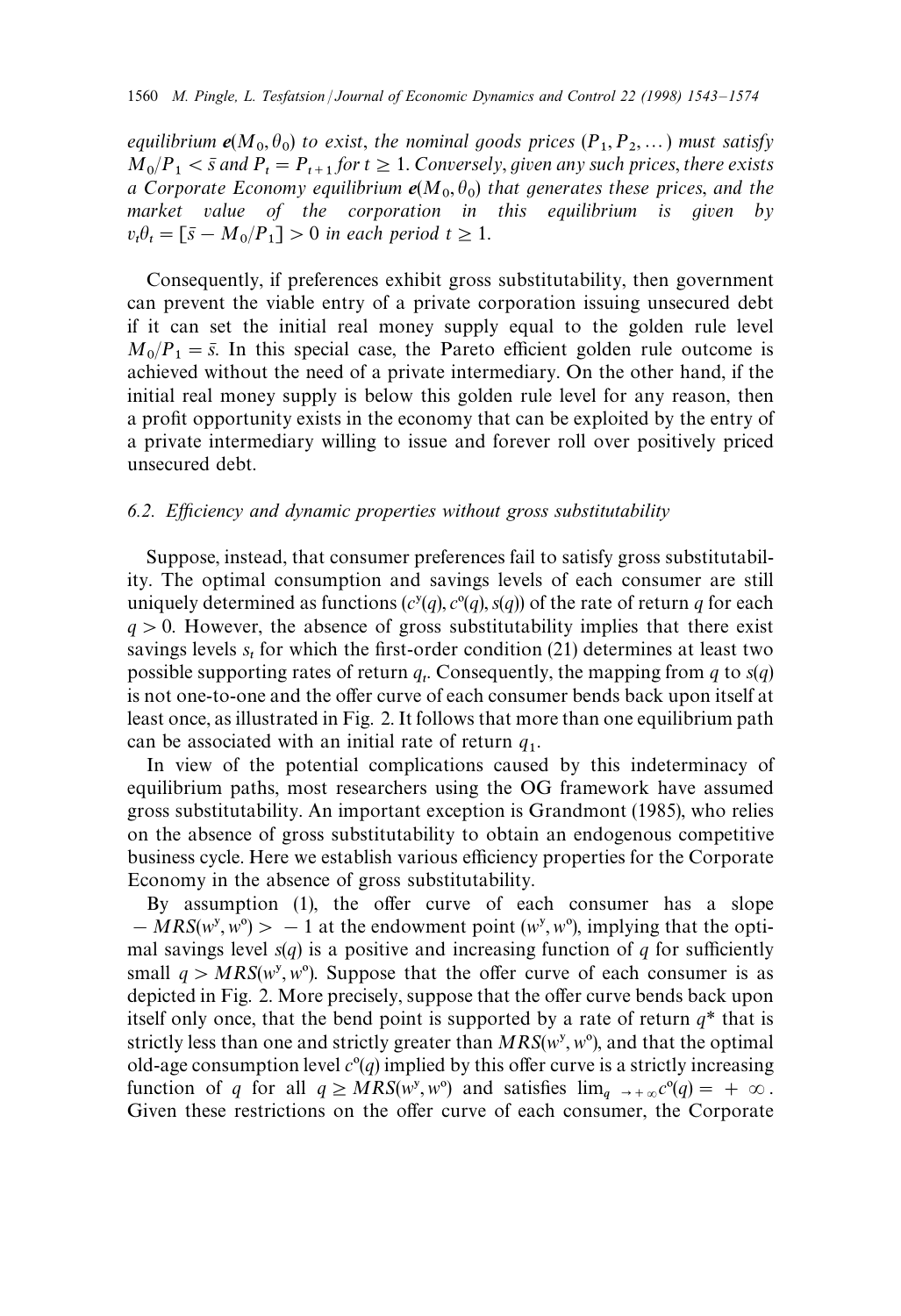

Fig. 2.

Economy in the *absence* of the corporation essentially reduces to the basic monetary OG economy studied by Grandmont (1985).

To understand more clearly what is depicted in Fig. 2, suppose  $q = (q_1, q_2, \dots)$ 10 understand more crearly what is depicted in Fig. 2, suppose  $q = (q_1, q_2, \dots)$  is an equilibrium sequence of return rates. Let *A* be a point on the offer curve in Fig. 2 that is associated with the equilibrium savings level  $s(q_t) = w^y - c^y(q_t)$  for the young consumer in period *t*. Note that the projection of *A* onto the *vertical* axis gives the equilibrium consumption level  $c^{0}(q_{t}) = w^{0} + q_{t}s(q_{t})$  for the old consumer in period  $t + 1$ . Now move horizontally from *A* to a corresponding point *B* on the line  $c_{t+1}^0 = w^0 + [w^y - c_t^0]$ . The old-age consumption level at *B* is the same as at *A*. However, because point *B* is on a line with a slope equal to  $-1$ , it follows from the goods market clearing condition (18) that the projection of *B* onto the *horizontal* axis must yield the equilibrium consumption level  $c^{y}(q_{t+1}) = w^{y} + w^{o} - c^{o}(q_{t})$  for the young consumer in period  $t + 1$ . The equilibrium savings level  $s(q_{t+1})$  for the young consumer in period  $t + 1$  is then given by the distance  $w^y - c^y(q_{t+1})$ , which by construction equals  $c^0(q_t) - w^0 = q_t s(q_t)$ . This is simply a geometric illustration of condition (20), shown earlier to be a necessary condition for equilibrium.

Let  $s_{\text{max}}$  denote the maximum possible level for the consumer's optimal savings, achieved at the first and only bend point in the offer curve. By assumption, this maximum savings level is supported by the rate of return *q\**,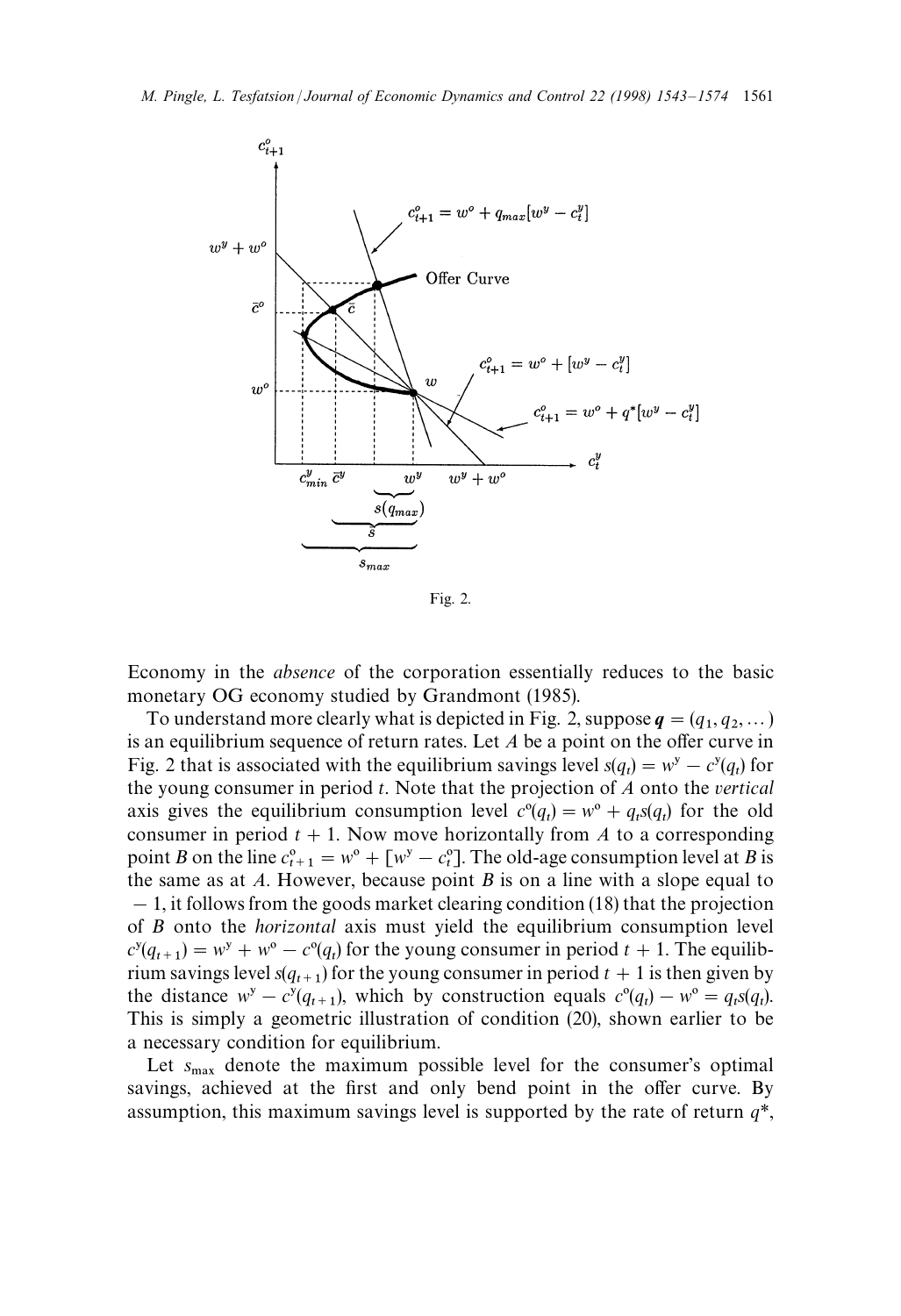i.e.,  $s_{\text{max}} = s(q^*)$ . Note that  $s_{\text{max}}$  in Fig. 2 is associated with a rate of return  $q_{\text{max}}$  through the relation  $s_{\text{max}} = q_{\text{max}} s(q_{\text{max}})$ . Recalling (20), this relation has the following interpretation: Given the rate of return  $q_{\text{max}}$  in some period *t*, the equilibrium savings level for period  $t + 1$  is  $s_{\text{max}}$ . For later purposes, various properties of  $s_{\text{max}}$  and  $q_{\text{max}}$  depicted in Fig. 2 will now be established analytically.

*Proposition* 6.6. *Suppose the offer curve of the consumer bends back upon itself exactly once*, *at a point supported by a rate of return q\* satisfying*  $MRS(w^y, w^o) < q^* < 1$ , and that the optimal old-*age consumption level*  $c^o(q)$  *is a* strictly increasing function of q for all  $q \geq MRS(w^y, w^0)$  and satisfies  $\lim_{q \to +\infty} c^{\circ}(q) = +\infty$ . Then  $\bar{s} < s_{\max} < w^{\gamma}$ , and there exists a unique solution  $q_{\text{max}}$  to the equation  $s_{\text{max}} = qs(q)$ , where  $q_{\text{max}} > 1$ . Moreover, *in any Corporate Economy equilibrium the share rates of return*  $q_t$  *lie in the interval*  $[MRS(w^y, w^0), q_{\text{max}}]$ , and the consumption profiles  $(c_t^y, c_{t+1}^0)$  are uniformly bounded *above and below by strictly positive vectors*.

Proposition 6.6 can now be used to establish a first welfare theorem for the Corporate Economy in the absence of gross substitutability. In particular, given the assumptions of Proposition 6.6, if any Corporate Economy equilibrium *failed* to be Pareto efficient, then the equilibrium savings levels  $s_t$  would have to converge to zero. As detailed in the appendix proof of the next result, however, the corporation could then select and implement a viable alternative prospectus that increases the utility of every consumer *—* specifically, that increases the windfall return of the generation 0 old consumer and increases the share rate of return  $q_t$  for all consumers in subsequent generations  $t$  – thus contradicting the maintained assumption that the economy was originally in a Corporate Economy equilibrium.

## *Proposition* 6.7. º*nder the assumptions of Proposition* 6.6, *all Corporate Economy equilibria are Pareto efficient*.

Several important questions still need to be addressed. Do equilibria necessarily exist for the Corporate Economy in the absence of gross substitutability? If so, what dynamic properties do they exhibit?

The next proposition establishes that equilibria do exist, given the assumptions of Proposition 6.6 and an additional restriction on the curvature of the upper branch of the offer curve. Moreover, the equilibrium paths of all real variables are uniquely determined. Interestingly, in the absence of the additional curvature restriction, the optimizing corporation may exhibit time-inconsistent behavior  $-$  i.e., a desire in some period  $t > 1$  to veer away from the prospectus announced in period 1 in order to improve the welfare of its shareholders. We shall return to this point at the end of this section.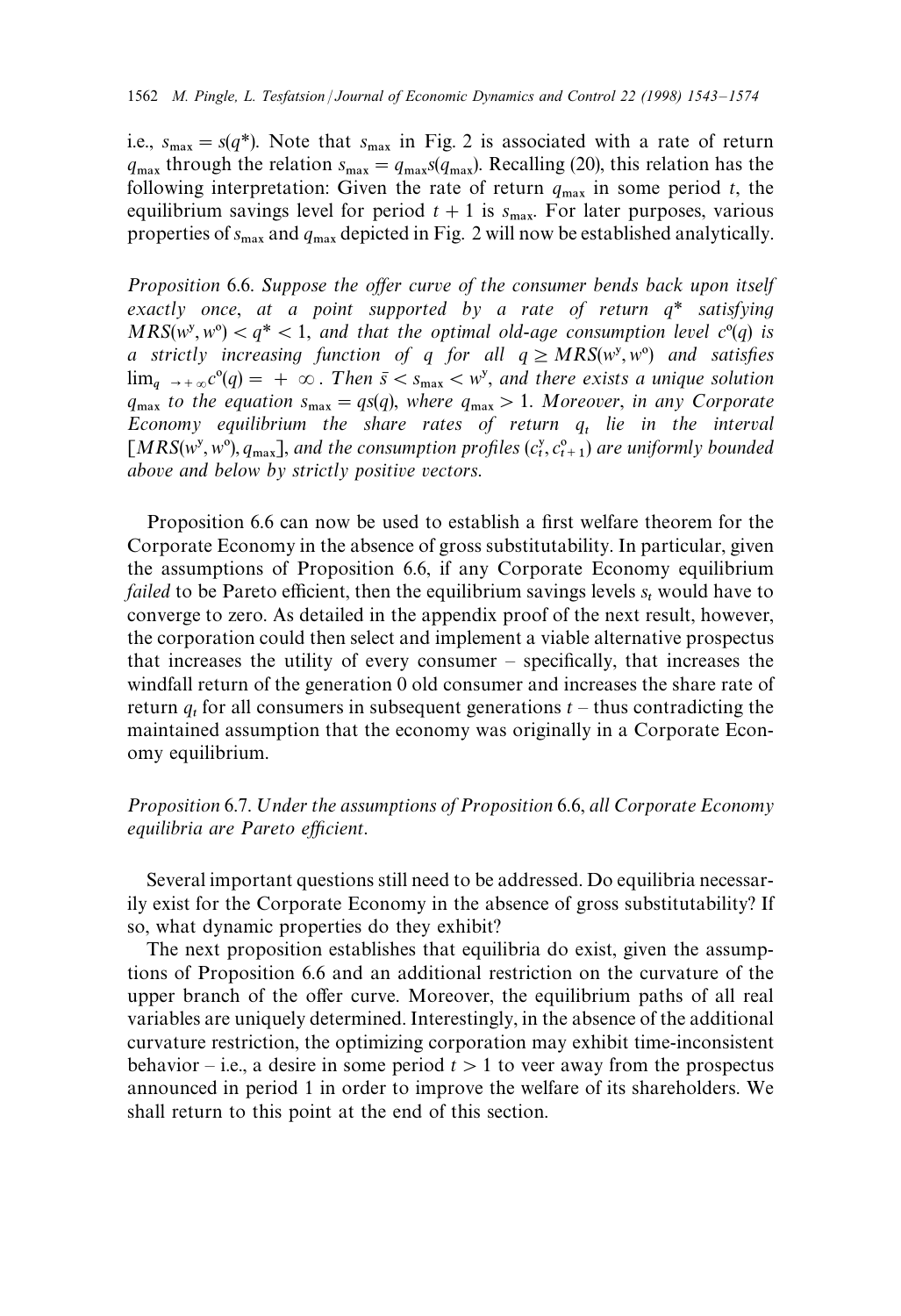*Proposition* 6.8. *Suppose the assumptions of Proposition* 6.6 *hold*. *In addition*, *suppose the degree to which the offer curve bends back upon itself is sufficiently modest*, *in the sense that*

$$
q_{\max} \ge 1/q^*.\tag{22}
$$

*Then there exist infinitely many Corporate Economy equilibria, but all of these equilibria entail the same real equilibrium solution values for consumption levels*, *savings levels*, *and share rates of return*. *In particular*, *in any Corporate Economy equilibrium, the optimizing corporation sets*  $q_1 = q^*$ , *and all equilibrium share rates of return q*t*lie in the interval* [*q\**, *q* .!9], *implying that the economy is always on the upper branch of the offer curve*.

As detailed in the appendix proof of Proposition 6.8, the unique equilibrium share rates of return and savings levels for the Corporate Economy are given by the solution values  $q_t^*$  and  $s_t^*$  for the differential system (20) and (21), starting from the particular initial share rate of return  $q_1^* = q^*$ , and using the 'selection principle' implied by the optimizing behavior of the corporation that the highest principle' implied by the optimizing behavior of the corporation that the highest possible share rate of return is always to be selected when multiple solutions are possible. On the other hand, equilibrium nominal prices are nonunique. Specifically, any nominal price sequence generated by  $P_t^* = [q_{t-1}^* \cdots q_1^*]^{-1} P_1^*$  for each  $t \ge 2$ , with  $P_1^*$  satisfying  $0 \le M_0/P_1^* < s_{\text{max}}$ , constitutes an equilibrium nominal  $t \ge 2$ . price sequence.

An informal summary of the appendix proof for Proposition 6.8, will now be sketched. Although heuristic, it may help to clarify why the presence of the optimizing corporation ensures the determination of a unique real equilibrium outcome, despite the existence of a backward-bending offer curve.

Let  $M_0$  and  $\theta_0$  be any given positive values for the money and share holdings of the generation 0 consumer. In any Corporate Economy equilibrium the windfall return of the generation 0 consumer,  $M_0/P_1 + [v_1 + d_1^e] \theta_0$ , must equal which an return of the generation 0 consumer,  $M_0/r_1 + [v_1 + u_1]v_0$ , must equal the savings level  $s_1$  of the generation 1 consumer. Given the assumptions of Proposition 6.6, the maximum possible value for  $s_1$  is  $s_{\text{max}}$ .

Let *P*<sup>\*</sup> denote any positive (possibly infinite) nominal price level for period 1 that satisfies  $0 \leq M_0/P_1^* < s_{\text{max}}$ . Then, taking  $M_0/P_1^*$  and  $\theta_0$  as given, it follows from the definition of a Corporate Economy equilibrium that the optimizing corporation sets  $[v_1 + d_1^e]$  in period 1 so that the windfall return of the corporation sets  $\lfloor u_1 + u_1 \rfloor$  in period 1 so that the windian return of the generation 0 consumer is equal to  $s_{\text{max}}$ . Given this promised windfall to the generation 0 consumer, the highest feasible rate of return that the corporation can offer to the generation 1 consumer is  $q_1^* \equiv q^*$ , resulting in the savings level  $s_1^* = s(q^*) \equiv s_{\text{max}}$ , for setting any higher rate of return would result in a lower savings level, and the corporation would not be able to fulfill its contractual obligations to the generation 0 consumer.

By relation (20), the equilibrium savings level for period 2 must then be given by  $s_2^* = q_1^* s(q_1^*) < s_{\text{max}}$ . The restriction (22) implies that  $s_2^* \ge s(q_{\text{max}})$ .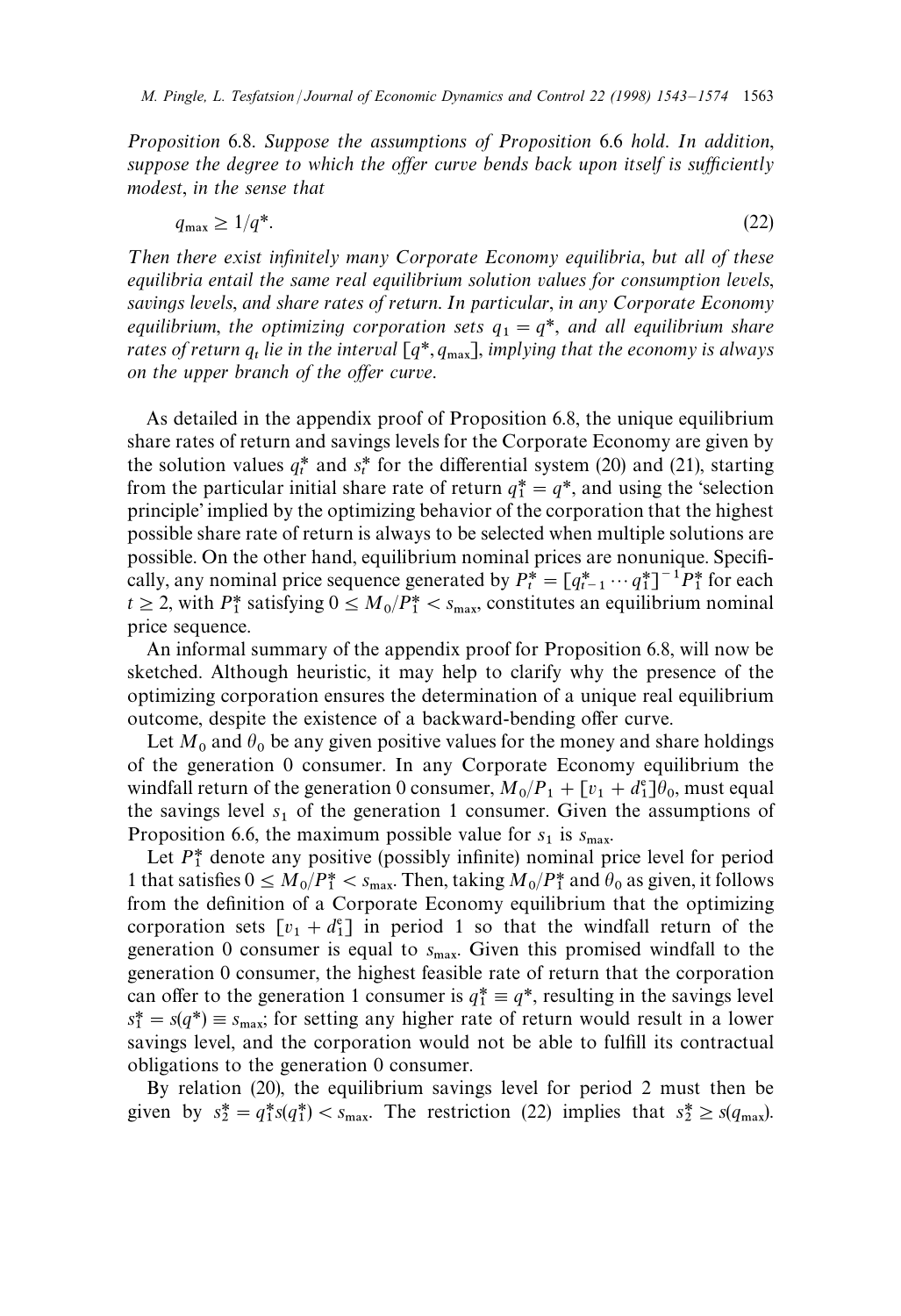Consequently, as depicted in Fig. 2, two possible rates of return  $q_2$  support the savings level  $s_2^*$  – i.e., two possible rates of return  $q_2$  satisfy relation (21) for the given  $s_2^*$  – and neither of these rates of return exceeds  $q_{\text{max}}$ . It follows from the definition of a Corporate Economy equilibrium, however, that the optimizing corporation always chooses the highest possible rate of return for each successive generation. The economy thus moves along the upper branch of the offer curve, the branch that passes through the golden rule consumption point  $\bar{c}$ .

Continuing this line of reasoning, the equilibrium savings levels *s\** and rates of return  $q_t^*$ , and hence also the equilibrium consumption levels  $c_t^{y^*}$  and  $c_{t+1}^{o^*}$ , are of return  $q_i^2$ , and hence also the equilibrium consumption levels  $c_i^2$  and  $c_{i+1}^2$ , are uniquely determined by successive applications of relations (20) and (21), together with the selection principle that the highest possible rate of return is always to be chosen. The regularity condition (22) guarantees that the rates of return  $q_t^*$  all lie in the interval  $[q^*, q_{\text{max}}]$ , hence the economy remains on the upper branch of the offer curve for all periods  $t \ge 1$ .

As noted in the appendix proof of Proposition 6.8, infinitely many Corporate Economy equilibria can be constructed to support this unique real equilibrium solution for consumption, savings, and share rates of return. One source of indeterminacy is the degree of freedom the corporation has to realize the rates of return  $q_t^*$  either in the form of share price appreciation or in the form of dividend distributions. Another source of indeterminacy is the setting of the initial real money balance  $M_0/P_1^*$ . In analogy to the case of gross substitutability, the money balance  $M_0/r_1$ . In analogy to the case of gross substitutability, the corporation is viable as long as this initial real money balance is strictly less than  $s<sub>max</sub>$ , the maximum possible level for consumer savings; for this permits the corporation to issue and roll over positively valued shares in each period  $t \ge 1$ .

What dynamic properties are exhibited by the unique real equilibrium solution for the Corporate Economy in the absence of gross substitutability? The next proposition establishes that only three relatively simple types of dynamic behavior are possible.

*Proposition* 6.9. Under the hypotheses of Proposition 6.8, only three types of *dynamic behavior are possible for the rate of return sequence* (*q\** t) *in any Corporate Economy equilibrium*: *either* (a) *condition* (22) *holds as an equality and the sequence*  $(q_t^*)$  *cycles back and forth between*  $q^*$  *and*  $q_{\text{max}}$  *in a period-2 orbit, starting with*  $q_1^* = q^*$ ; *or* (b) *condition* (22) *holds as a strict inequality and the sequence*  $(q_t^*)$ *converges to a limit cycle supported by a period-2 <i>orbit*  $\{q_L, q_U\}$  *with*  $q^*$  <  $q_{\text{L}} < 1 < q_{\text{U}} < q_{\text{max}}$  and  $q_{\text{L}}q_{\text{U}} = 1$ ; *or* (c) *condition* (22) *holds as a strict inequality and the sequence* ( $q^*$ ) *converges cyclically to the golden rule rate of return*  $\bar{q} = 1$ .

In summary, under the hypotheses of Proposition 6.8, an equilibrium path for the Corporate Economy either exhibits a deterministic and endogenously generated period 2 'business cycle' or converges cyclically to the golden rule consumption allocation. In either case, however, it follows from Proposition 6.7 that the equilibrium path is Pareto efficient.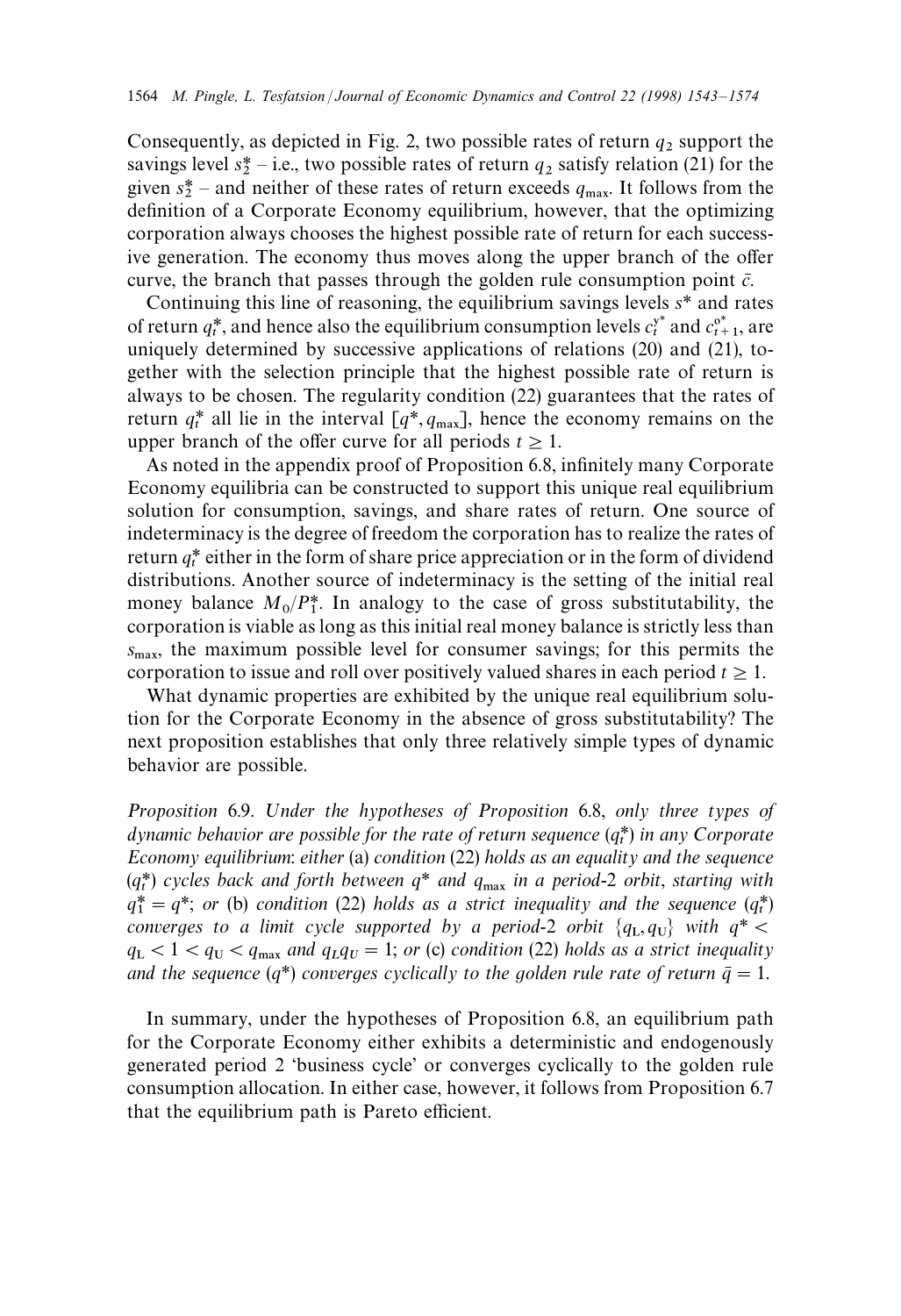If condition (22) does not hold, implying that  $q^*s(q^*) < s(q_{\text{max}})$ , then the Corporate Economy may have no equilibria satisfying Definition 5.1. Roughly stated, the difficulty is that the corporation may wish to *re*-*optimize* its initial period 1 prospectus at some later time  $t > 1$  in order to improve the welfare of its subsequent shareholders, but Definition 5.1 does not permit re-optimization. Moreover, even if re-optimization were permitted, this would not fully resolve the resulting time-inconsistency problem.

To see the problem, recall that it is always in the best interest of the generation 0 shareholder if the corporation sets  $q_1 = q^*$  in period 1 to ensure that the generation 1 shareholder saves the maximum amount  $s(q^*) = s_{\text{max}}$ . The consumer budget constraints and the product market clearing condition embodied in condition (20) then imply that the savings level  $s_2$  of the generation 2 shareholder must equal *q\*s*(*q\**).

Two different rates of return  $q'_2$  and  $q''_2$  support the savings level  $s_2 = q^*s(q^*)$ in period 2, with  $q'_2 < q^* < 1 < q''_2$ . If the regularity condition (22) fails to hold, however, the higher rate of return  $q_2$ <sup>"</sup> exceeds  $q_{\text{max}}$  and is thus not feasible by Proposition 6.6. Suppose, then, that the corporation in period 1 announces a prospectus with a first period rate of return *q\** and a second period rate of return  $q'_2$ .

The period 1 rate of return  $q^*$  ensures that the generation 1 shareholder chooses the maximum possible savings level and hence that the generation 0 old shareholder receives the maximum possible windfall return. Once period 2 is actually reached, however, the rate of return  $q'_2$  is not in the best interest of either the generation 1 old shareholder or the generation 2 young shareholder. Rather, these shareholders would best be served if the corporation were now to increase  $q'_2$  to  $q^*$ . This change is feasible and would generate the maximum savings level from the generation 2 young shareholder and hence an unexpected windfall return for the generation 1 old shareholder. Unfortunately, if the generation 1 young shareholder perceives a positive probability that he will receive a windfall return from the corporation in period  $2 - i.e., a$  return above and beyond the return generated by the dividend and/or share price appreciation promised in the initial prospectus *—* then he might lower his savings level in period 1 below *s*<sub>max</sub>, making the generation 0 old shareholder worse off.

In short, to handle a modified definition of equilibrium under which reoptimization is permitted, more detail would have to be added to the model concerning how the consumers behave in the uncertain environment created by the possibility of time-inconsistent corporate choice.

#### 7. Conclusion

Trade and credit arrangements in modern market economies are primarily accomplished through earnings-driven private intermediaries such as retail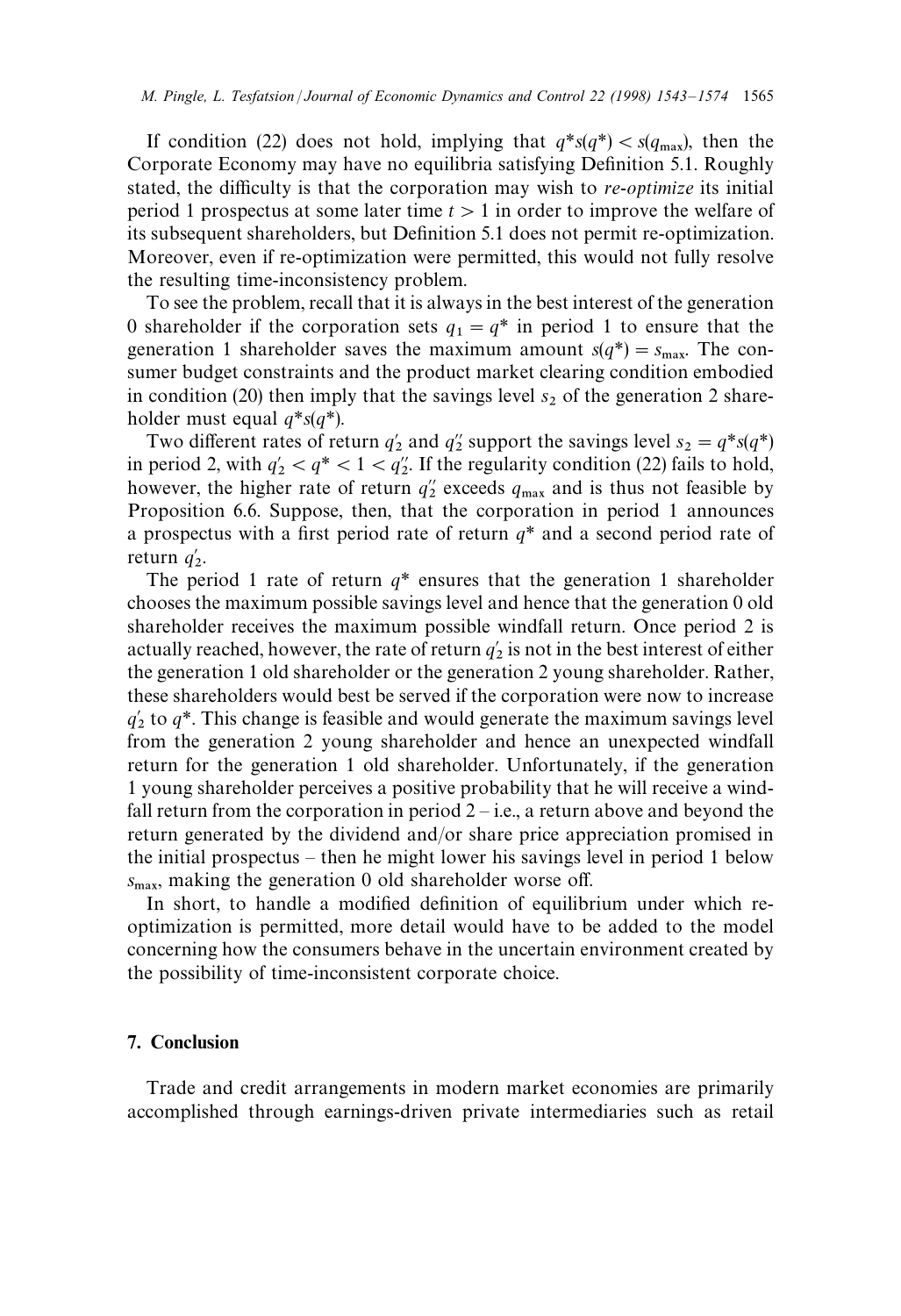stores, banks, and brokerage firms. Understanding how private intermediaries affect the allocation of resources is therefore of considerable importance. The findings of this paper suggest that the inclusion of private intermediaries is essential for the study of efficiency in OG economies, even in the absence of transactions costs and asymmetric information problems. In particular, it is shown that a first welfare theorem can be recovered for the basic monetary OG economy if the economy is generalized to encompass a corporate intermediary that maximizes its market value in direct accordance with the interests of its successive shareholders.

Further work is, of course, needed to check the robustness of these findings. One important issue is the degree of market power exercised by private intermediaries. In this paper it is assumed that the corporate intermediary announces share prices and dividend payments to its prospective shareholders and hence attempts to control the rate of return on the holding of its shares. Because of product differentiation, chartering restrictions, and so forth, actual financial intermediaries often do exercise some market power in setting rates of return for local deposits and loans (Hannan and Berger, 1991), but the intermediary may be too small relative to the securities market to influence its marginal funding costs and its marginal earnings on other financial assets such as large-denomination certificates of deposit (Fama, 1985).

The issue of market power is closely tied to the issue of entry. Empirical findings suggest that chartering and other restrictions currently in force do reduce initial entry into financial markets (Amel and Liang, 1992), but the special features of financial intermediaries that might warrant such particular forms of supervision are still under debate. Nearly all arguments for the regulation of private financial intermediaries to date have been based on the belief that information problems are particularly severe in financial markets (Gertler, 1988; Williamson, 1992; Bhattacharya and Thakor, 1993). This paper suggests that some form of initial entry deterrence may be necessary to ensure the long-run viability of private financial intermediaries, even in the absence of information problems; but complete deterrence resulting in a sole reliance on financial assets passively supplied by government to coordinate trade and credit will generally be inefficient.

Another interesting area for future research concerns the relationship between efficiency and private intermediation in OG economies with capital accumulation. Pingle and Tesfatsion (1997) show that the inclusion of a private earningsdriven corporate intermediary can eliminate the inefficiency that arises in the one-sector OG growth model studied by Diamond (1965) and Tirole (1985). Still unresolved, however, is whether private intermediation alleviates the 'inadequate distribution of capital among firms' described by Malinvaud (1953, 1962) that can arise in multi-sector growth models when the production decisions of individual firms result in aggregate capital overaccumulation. More generally, it would be of great interest to study the efficiency implications of private financial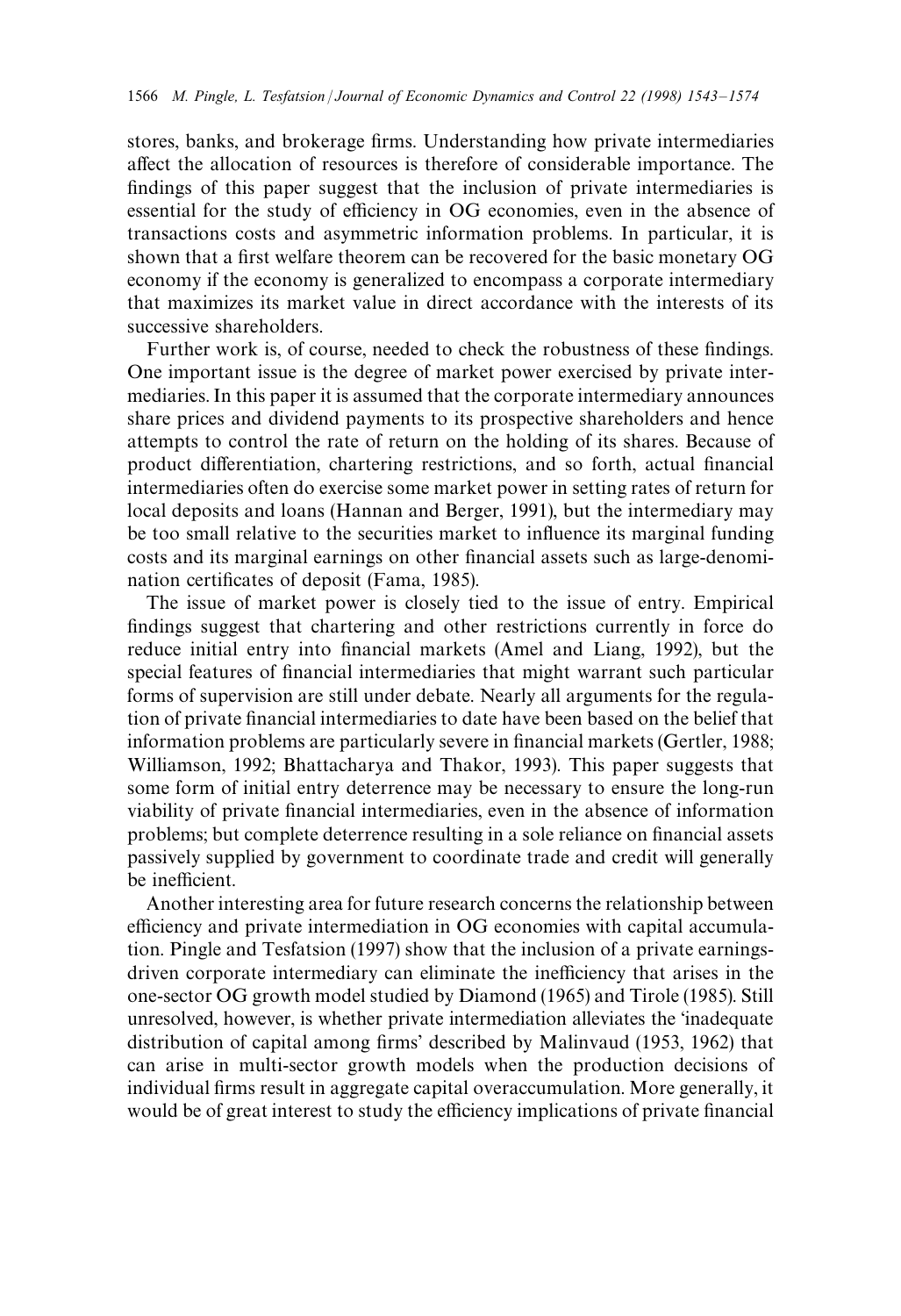intermediation in OG growth models when agents of the same generation have heterogeneous endowments, tastes, and/or beliefs as well as heterogeneous production opportunities. One possible means for doing this would be to adopt an agent-based computational economics approach, a specialization to economics of the basic artificial life paradigm; see Tesfatsion (1997).

Finally, Grandmont (1985) stresses the importance of taking due account of learning when formulating the dynamics of an economy. In particular, he establishes for the basic monetary OG economy that the stability properties of equilibria depend on the processes that agents use to form their price expectations, and this point is surely relevant for the Corporate Economy as well. Interestingly, as seen in Section 6, another type of learning problem also arises for the Corporate Economy: namely, in the absence of gross substitutability, it can happen that the corporate intermediary will face a time inconsistency problem. That is, in some period  $t > 1$  the corporate intermediary might desire to deviate from the corporate plan it announced in period 1 in order to increase the welfare of its current and future shareholders. In this case the dynamic path of the economy cannot be determined without a more fully articulated modeling of consumer decision making in the face of uncertain corporate behavior.

#### Appendix A. Outline of proposition proofs

*Proof of Proposition* 2.1. By assumption, consumers take as given the positive, possibly infinite-valued prices for goods. If the price  $P_t$  for good  $t$  is finite, it follows from the budget constraints for problem (2) that the gross rate of return on holding money from period *t* to  $t + 1$ ,  $r_t \equiv [P_t/P_{t+1}] \ge 0$ , must satisfy  $r_t \le q_t$ in order for problem (2) to have a finite solution. Given  $r_t \leq q_t$ , the budget constraints for problem (2) reduce to (5) and (6), and the optimal consumption and savings levels of the generation *t* consumer are uniquely determined as functions of  $q_t$  by relations (3), (5) and (6). Moreover, the regularity condition (1) implies that  $s(q_t) \ge 0$  if and only if  $q_t \ge MRS(w^y, w^0)$ .

Suppose, instead, that  $P_t$  and  $P_{t+1}$  are both infinite. Then the real money balances of the generation *t* consumer are zero-valued regardless of his choice of nominal money holdings  $M_t$ . Consequently, the budget constraints for problem (2) once again reduce to (5) and (6), and the remaining assertions of Proposition 2.1 follow as for the case when  $P_t$  is finite. Finally, if  $P_t$  takes on an infinite value but  $P_{t+1}$  is finite, then problem (2) has no solution since the generation *t* consumer will desire to hold an arbitrarily large amount of (costless) money in period *t*. Q.E.D.

*Proof of Proposition* 6.1. By Proposition 2.1,  $s(q) \ge 0$  if and only if  $q \geq MRS(w^y, w^0)$ . Suppose there exists an equilibrium for the Corporate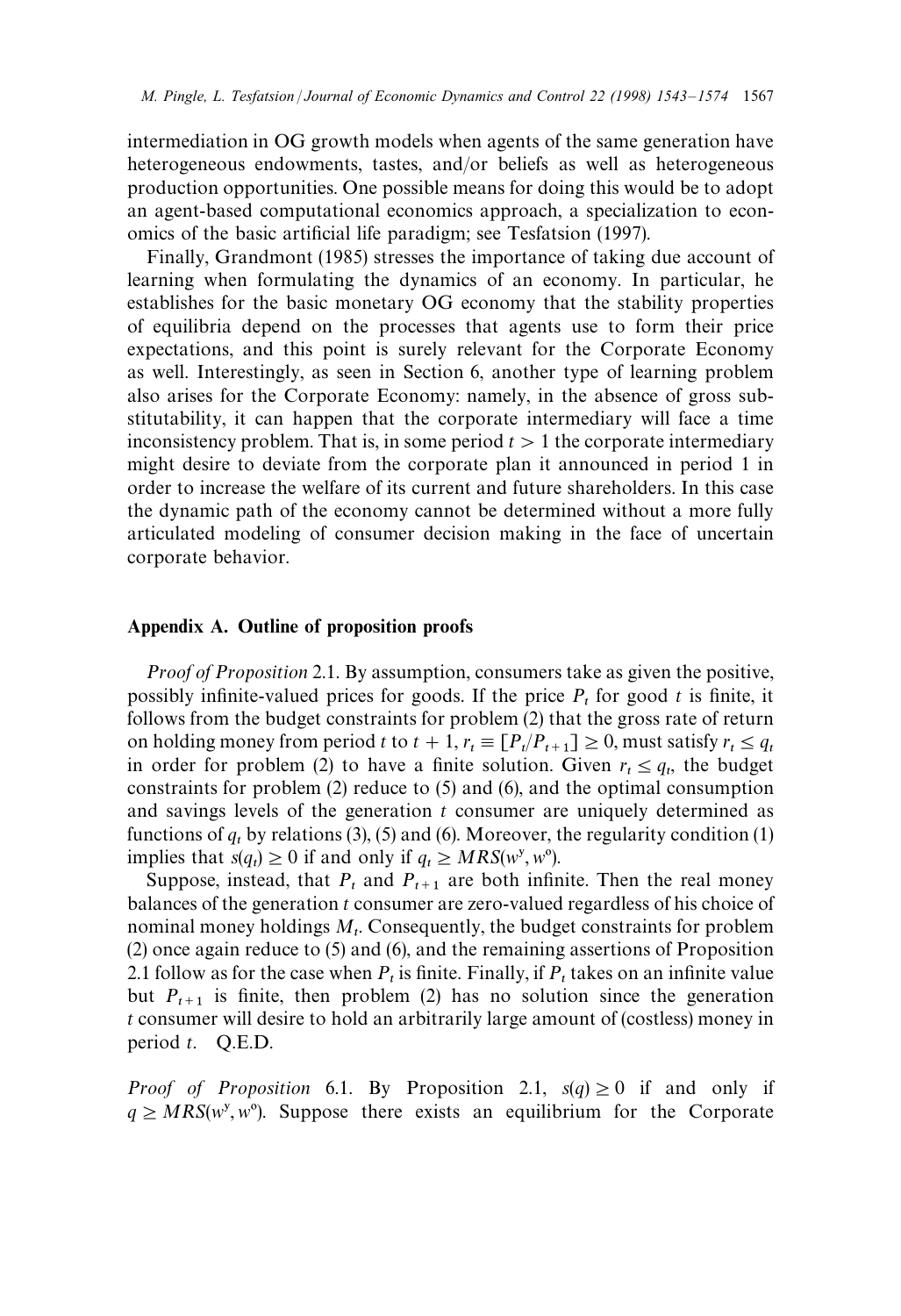Economy in which  $q_t$  first falls below *MRS*( $w^y$ ,  $w^0$ ) in some period  $t^* \ge 1$ . The generation *t\** young consumer would then plan to borrow rather than to save, i.e.,  $c_{t*}^y > w^y$ . But the planned optimal savings of the generation  $t^* - 1$ old consumer are nonnegative, implying that  $c_{t*}^0 \geq w^0$ , since either this consumer is the initial old consumer or he faced a share rate of return  $q_{t^*-1} \geq MRS(w^y, w^0)$  in period  $t^*-1$ . The goods market clearing condition (18) thus fails for period  $t^*$ . It must therefore hold that  $q_t \geq MRS(w^y, w^0)$  for all  $t \geq 1$ . Q.E.D.

*Proof of Proposition* 6.2. Let  $p_t \equiv [q_{t-1} \cdots q_1]^{-1} > 0$  denote the real price of  $\begin{aligned} \n\text{Proof of } \text{Lip}_t &= \left[ q_{t-1} \cdots q_1 \right] \quad \text{for some } t \in \text{et } p_t \text{ and } \text{if } p_1 \equiv 1. \text{ Then } p_{t+1} = \left[ 1/q_t \right] p_t, \n\end{aligned}$ good 1 measured in units of good *t*,  $t \ge 2$ , with  $p_1 \equiv 1$ . Then  $p_{t+1} \equiv \lfloor 1/q_t \rfloor p_t$ , where  $q_t$  is uniformly bounded from below by the positive constant *MRS*( $w^y$ ,  $w^0$ ) for all  $t \geq 1$  by Proposition 6.1. It follows that Property G in Proposition 5.6 of Balasko and Shell (1980) holds. Also, recall from Section 2 that Properties C and C' in this Balasko–Shell proposition are assumed to hold. Thus, applying the Balasko*—*Shell proposition to the Corporate Economy *—* a special case of the Balasko*—*Shell pure exchange OG economy in terms of its specifications for preferences, real endowments, and technology (nonstorable resource) *—* the equilibrium consumption allocation  $c$  is Pareto inefficient if and only if  $\sum_{t=1}^{t=+\infty} 1/p_t$  is finite.

Since the optimal savings levels  $s_t$  are bounded between 0 and  $w^y$  for  $q_t \geq MRS(w^y, w^0)$ , either lim sup  $s_t = 0$  or lim sup  $s_t > 0$ . Suppose lim sup  $s_t > 0$ . From condition (20),  $s_{t+1} = [p_t/p_{t+1}]s_t$  for all  $t \ge 1$ , implying that  $s_t = [p_1/p_t]s_t$ From condition (20),  $s_{t+1} = [p_t/p_{t+1}]s_t$  for all  $t \ge 1$ , implying that  $s_t = [p_1/p_{t}]s_1$  for all  $t \ge 1$ . If  $s_1 = 0$ , then  $s_t = 0$  for all  $t \ge 1$ , contradicting the supposition. Therefore,  $s_1 > 0$ . If  $\lim_{t \to +\infty} \frac{1}{p_t} = 0$ , then  $\lim_{t \to +\infty} s_t = 0$  again contradicting Therefore,  $s_1 > 0$ . If  $\lim_{t \to +\infty} \frac{1}{t} = \lim_{t \to +\infty} \frac{1}{t} = 0$ , then  $\lim_{t \to +\infty} s_t = 0$  again contradicting<br>the supposition. Therefore,  $\sum_{t=1}^{t} \frac{T}{t} = \frac{T}{t}$  does not converge as  $T \to +\infty$ . Because  $p_t > 0$  for all  $t \ge 1$ , it follows that  $\sum_{t=1}^{t=+\infty} [1/p_t] = +\infty$ .

Conversely, suppose  $\limsup s_t = 0$ , which in turn implies that  $\limsup c_t^y = w^y$ and  $\limsup c_{t+1}^0 = w^0$ . It follows from the regularity condition (1) that, for sufficiently small  $\varepsilon$  in (0,1), there exists a period  $k$  such that  $p^{t}/p^{t+1} = MRS(c_1^{y}, c_{t+1}^{0}) \leq [1 - \varepsilon]$  for all  $t \geq k$ . Defining

$$
\rho_t \equiv 1/p_t = \left[\frac{1}{p_2}\frac{p_2}{p_3}\cdots\frac{p_{t-1}}{p_t}\right],
$$

one has  $\rho_t \le \rho_k [1 - \varepsilon]^{t-k}$  for all  $t \ge k$ . Thus,  $\sum_{t=k}^{t=\pm} \infty 1/p_t \le \rho_k/\varepsilon < +\infty$ . Finally, since  $\sum_{t=1}^{t=k} 1/p_t < +\infty$ , it follows that  $\sum_{t=1}^{t=\infty} 1/p_t < +\infty$ .

 In summary, the equilibrium consumption allocation *c* is Pareto inefficient if and only if  $\limsup s_t = 0$ . However,  $s_t \ge 0$  for all  $t \ge 0$  implies that  $\limsup s_t = 0$ if and only if  $\lim_{t\to\infty} s_t = 0$ . Q.E.D.

*Proof of Proposition* 6.3. Let a Corporate Economy equilibrium be given, characterized by a rate of return sequence  $(q_t)$ . By Propositions 2.1 and 6.1,  $q_t \geq MRS(w^y, w^0)$  and  $s_t \geq 0$  for each  $t \geq 1$ .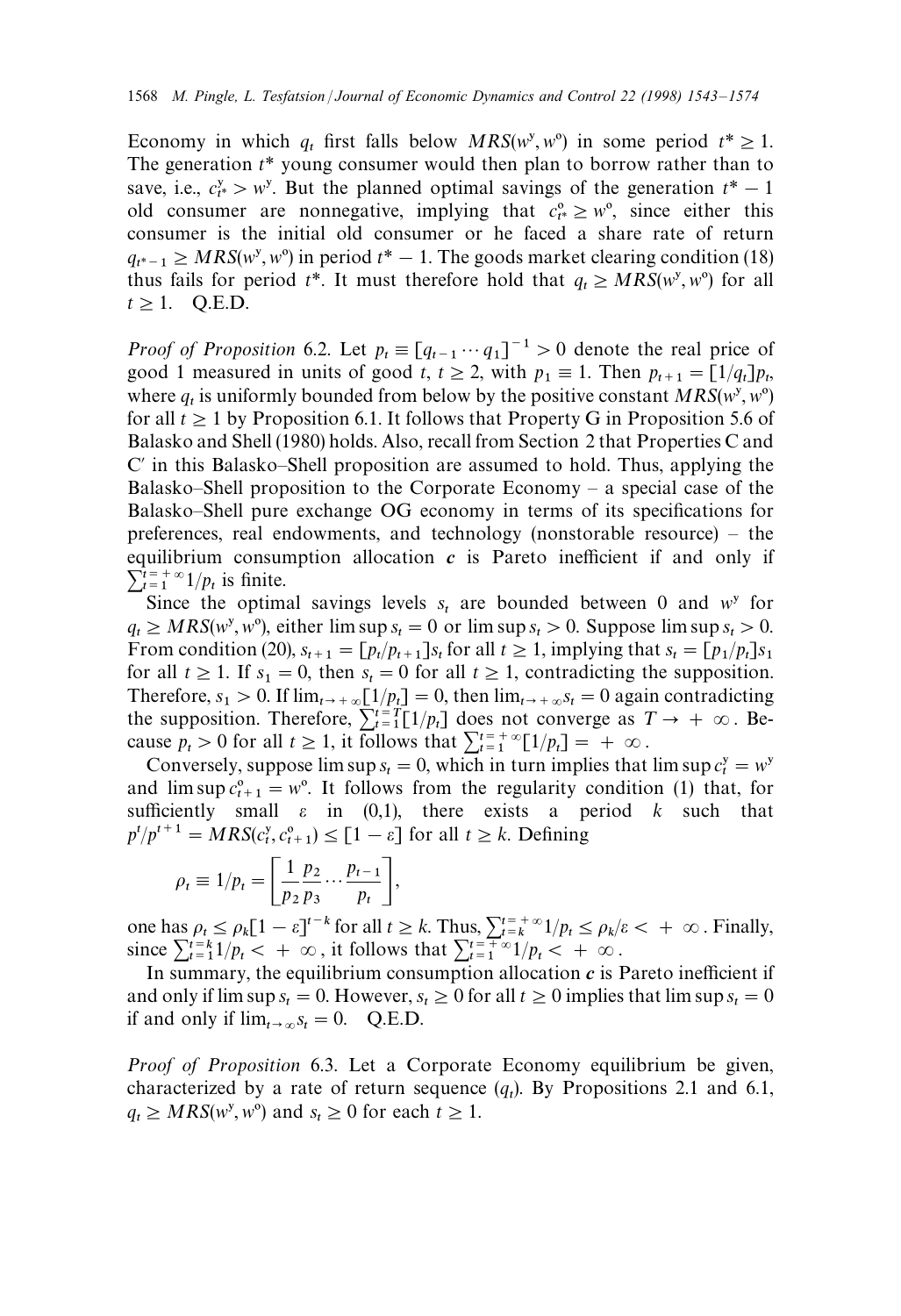Suppose  $q_1 \ge k$  for some  $k > 1$ . Then gross substitutability implies  $s_1 > \bar{s}$  and relation (20) implies  $s_2 > s_1$ . Knowing  $s_2 > s_1$ , gross substitutability implies  $q_2 > q_1$ . Making repeated use of relation (20) and gross substitutability, a simple  $q_2 > q_1$ . Making repeated use of relation (20) and gross substitutability, a simple  $q_2 > q_1$ . Making repeated use of relation (20) and gross substitutionity, a simple<br>induction argument then establishes that  $q_{t+1} > q_t$  for all  $t \ge 1$ , hence  $q_t \ge k$  for all  $t \ge 1$ . It follows from the expression given by (13) for  $q_t$  that  $v_{t+1} \theta_{t+1}^e \ge kv_t \theta_t^e$ for all  $t \ge 1$ , which implies that the sequence of expected real share demands,  $v_t \theta_t^e$ , diverges to  $+\infty$ . But this violates the assumption in Section 3 that the optimizing corporation only chooses from among those prospectuses it perceives to be viable *—* implying, in particular, that the prospectus must entail a bounded sequence of expected real share demands. Consequently, in any Corporate Economy equilibrium, it cannot be true that  $q_1 > 1$ .

Suppose, instead, that  $MRS(w^y, w^0) \le q_1 < 1$ . The corporation could then increase the welfare of each of its shareholders by making a viable change in its prospectus, a violation of the assumption that the corporation in any Corporate Economy equilibrium chooses a viable prospectus in accordance with the best interests of its shareholders. Specifically, as detailed in Pingle and Tesfatsion (1996, Appendix), the corporation could increase the welfare of the generation 0 consumer and each subsequent generation *t* consumer,  $t \ge 1$ , by appropriately adjusting upwards the share rates of return  $q_t$ ,  $t \ge 1$ . Q.E.D.

*Proof of Proposition* 6.4. Recall that  $\bar{q} = 1$  is the golden rule rate of return for the Corporate Economy. By Proposition 6.3, *q* <sup>1</sup> must equal 1 in any Corporate Economy equilibrium. Given  $q_1 = 1$ , it follows by gross substitutability that Economy equinorium. Oiven  $q_1 = 1$ , it follows by gross substitutability that  $s_1$  must equal the golden rule savings level  $\bar{s}$ . Also, relation (20) implies that  $s_2 = s_1$ . Hence, applying gross substitutability once more,  $q_2 = q_1 = 1$ . A simple  $s_2 = s_1$ . Hence, applying gross substitutionally once more,  $q_2 = q_1 = 1$ . A simple induction argument then gives  $q_t = 1$  and  $s_t = \overline{s}$  for all  $t \ge 1$ . Consequently, given gross substitutability, the only possible Corporate Economy equilibria are the Pareto efficient golden rule equilibria characterized in real terms by the stationary share rate of return  $\bar{q} = 1$ , the stationary savings level  $\bar{s}$  for each young consumer, and the stationary consumption levels  $\bar{c}^y$  and  $\bar{c}^0$  for each young and old consumer, respectively.

It can further be shown that there exists at least one golden rule equilibrium for the Corporate Economy. Specifically, suppose that the sequence  $P = (P_1, P_2, ...)$  of nominal goods prices is a positive sequence satisfying

$$
0 \le M_0/P_1 < \bar{s}, \quad P_t = P_{t+1}, \ t \ge 1. \tag{A.1}
$$

Taking this sequence of nominal goods prices as given, suppose the corporation selects the prospectus  $I^*$  defined as follows: the corporation sets  $d_t^e = 0$  for all  $t \ge 1$ , sets  $v_1 > 0$  so that  $v_1 \theta_0 = \bar{s} - M_0/P_1$ , and sets  $v_t = v_1$  for all  $t \ge 2$ . Note that the share rates of return implied by this prospectus satisfy  $q_t = 1$  for all  $t \geq 1$  by definition (4). Finally, suppose the share demands expected by the corporation under this prospectus are  $\theta_t^* = \theta_0$  for all  $t \ge 1$ . As detailed in Pingle and Tesfatsion (1996, Appendix), it is then straightforward if tedious to show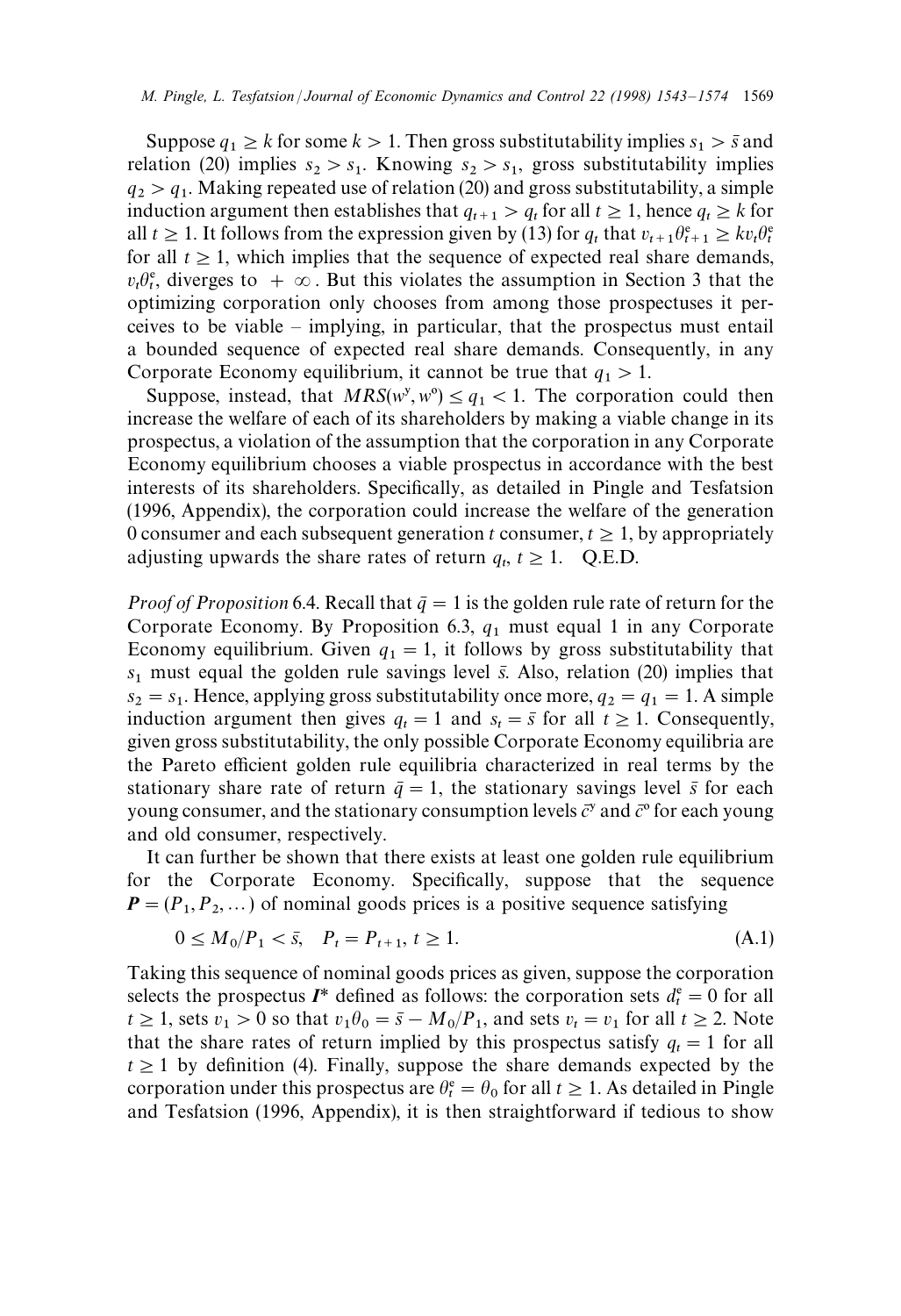that this prospectus is a viable prospectus that supports the golden rule allocation as the real outcome of a Corporate Economy equilibrium. Q.E.D.

*Proof of Proposition* 6.5. The necessity of having  $M_0/P_1 \leq \overline{s}$  in equilibrium follows from the fact that  $M_0/P_1 + [v_1 + d_1]/\theta = \bar{s}$  in equilibrium, as established in Proposition 6.4. But, given  $\theta_0 > 0$ ,  $M_0/P_1 = \overline{s}$  would force  $[v_1 + d_1^e]$  $= 0$ , a violation of the requirement that  $v_1 > 0$  and  $d_1^e \ge 0$ . If  $P_1 < +\infty$ , it follows from the money market clearing condition (19) that  $M_1 = M_0 > 0$ , but the period 1 young consumer will only be willing to hold a positive amount of money in lieu of shares if  $r_1 = q_1 = 1$ , implying  $P_1 = P_2$ . A simple induction money in het or snares if  $r_1 = q_1 = 1$ , implying  $r_1 = r_2$ . A simple modern argument then yields the necessity of having  $P_t = P_{t+1}$  for every  $t \ge 1$  in any equilibrium. Conversely, if  $P_1 = +\infty$ , no solution exists for the utility maximization problem (2) in period 1 unless  $P_2 = +\infty$ ; and a simple induction argument again yields the necessity of having  $P_t = +\infty$  for all  $t \ge 1$  in any equilibrium.

Given a nominal goods price sequence satisfying  $M_0/P_1 < \bar{s}$  and  $P_t$ Given a nominal goods price sequence satisfying  $M_0/P_1 < \bar{s}$  and  $P_t = P_{t+1}$  for each  $t \ge 1$ , together with gross substitutability, the proof of Proposition 6.4 establishes the existence of a Corporate Economy equilibrium with the market value of the firm given by  $v_t \theta_t = \bar{s} - M_0/P_1 > 0$  for each  $t \ge 1$ . Q.E.D.

*Proof of Proposition* 6.6. The maximum optimal savings level  $s_{\text{max}}$  must be strictly less than *w*<sup>y</sup>; for otherwise a consumer would choose to consume nothing when young when faced with the rate of return  $q^*$ , an impossibility given the restrictions on  $U(\cdot)$  imposed in Section 2. Moreover, the regularity condition (1), together with the assumption of a unique backward bend in the offer curve at  $q^*$  < 1, implies that  $s_{\text{max}} \equiv s(q^*)$  is greater than the golden rule savings level  $\bar{s} = s(1)$ ; see Fig. 2.

Since  $qs(q) = c^{\circ}(q) - w^{\circ}$  is a strictly increasing function of *q* that takes on the value 0 at  $q = MRS(w^y, w^0)$  and diverges to  $+\infty$  as  $q \to +\infty$ , the equation  $s_{\text{max}} = qs(q)$  has a unique solution  $q_{\text{max}} > 0$  for every  $s_{\text{max}} > 0$ . By definition of  $s_{\text{max}}$ , the rate of return  $q_{\text{max}}$  must be greater than 1; for  $q_{\text{max}} < 1$  would imply that  $0 < s_{\text{max}} = q_{\text{max}}(q_{\text{max}}) < s(q_{\text{max}}) \le s_{\text{max}}$ , a contradiction, and  $q_{\text{max}} = 1$  would imply that  $s_{\text{max}} = \bar{s}$ , another contradiction. Also, no share rate of return  $q_t > q$ ply that  $s_{\text{max}} = s$ , another contradiction. Also, no snare rate of return  $q_t > q_{\text{max}}$ <br>can occur in any Corporate Economy equilibrium; for this would imply that the equilibrium savings rate  $s_{t+1} = q_t s(q_t)$  for period  $t + 1$  exceeds  $s_{\text{max}} = q_{\text{max}} s(q_{\text{max}})$ , a contradiction of the definition of  $s_{\text{max}}$ .

Since by assumption  $c^{\circ}(q)$  is an increasing function of *q*, the finding  $q_t \leq q_{\text{max}}$  together with the goods market clearing condition (18) and Proposition 6.1, imply that  $0 < w^{\circ} = c^{\circ}(MRS(w^{y}, w^{\circ})) \leq c^{\circ}(q_{t}) \leq c^{\circ}(q_{\max}) \leq w^{\circ} + w^{y}, t \geq 1$ , in any Corporate Economy equilibrium; i.e. the equilibrium old-age consumption levels are uniformly bounded above and below by positive-finite quantities. Finally, it follows from the goods market clearing condition (18) and the finding  $s_{\text{max}} < w^y$  that  $c^y(q_t)$  must satisfy  $0 < w^y - s_{\text{max}} \le w^y - s(q_t) = c^y(q_t) \le w^y + w^0$ ,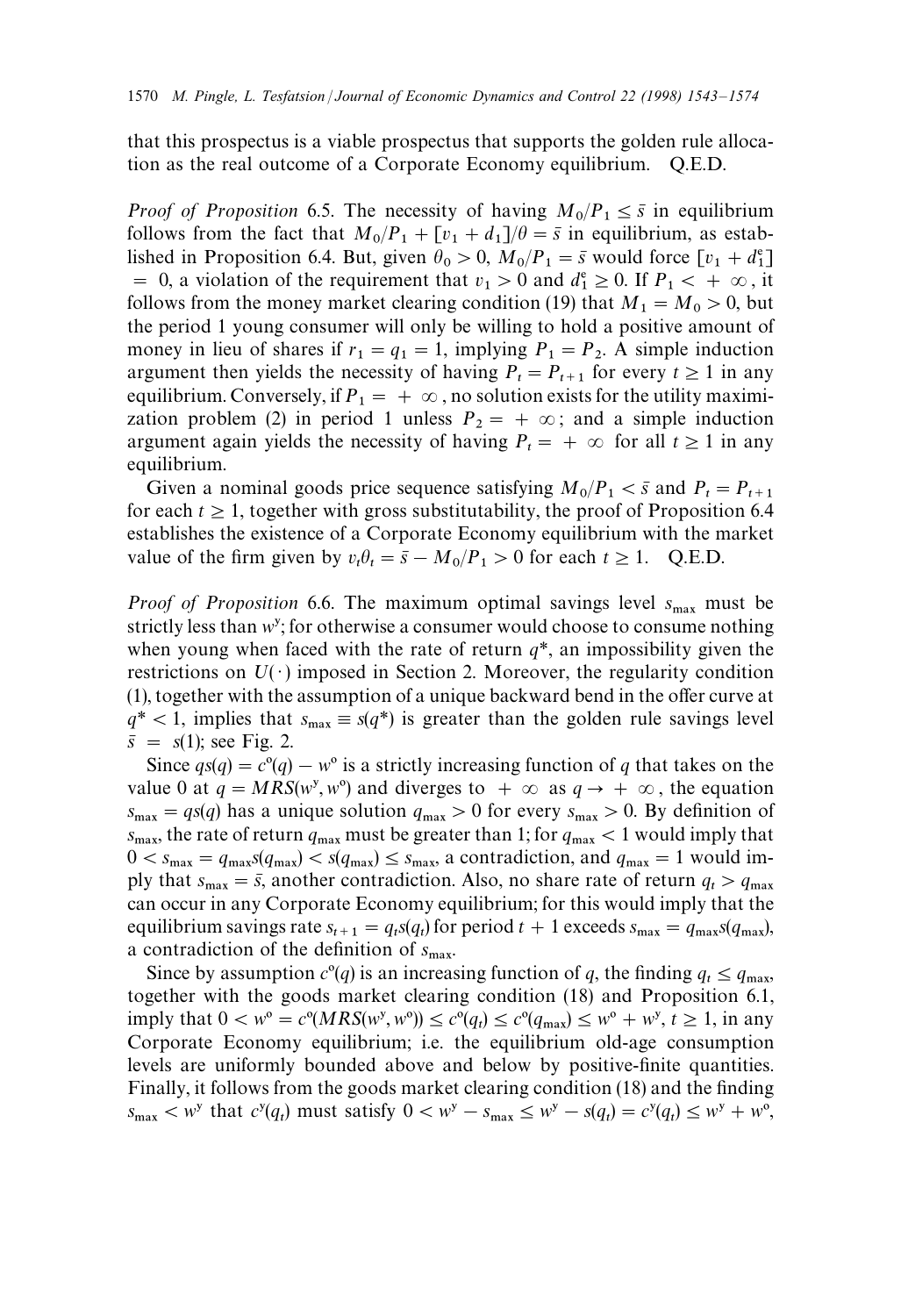$t \geq 1$ ; i.e. the equilibrium young-age consumption levels are also uniformly bounded above and below by positive finite quantities. Q.E.D.

*Proof of Proposition* 6.7. Suppose there exists a Corporate Economy equilibrium for which the consumption allocation is not Pareto efficient. By Propositions 6.2 and 6.6, the sequence  $(s_t: t = 1,2,...)$  of (nonnegative) equilibrium savings levels  $s_t$  must then converge to zero. In particular, given any  $\varepsilon > 0$ , there exist at most finitely many periods *t* such that  $s_t > \varepsilon$ .

Let  $\varepsilon \equiv s(q_{\text{max}})/2 > 0$ . Then for each  $b \leq \varepsilon$  the equation  $s(q) = b$  has only one solution  $q(b)$  satisfying  $q(b) \leq q_{\text{max}}$ , <sub>max</sub>, and this solution satisfies  $0 < q(b) \le q(\epsilon) < q^* < 1$ ; see Fig. 2. Let  $k \ge 1$  be such that the equilibrium savings levels satisfy  $s_t = s(q_t) \le \varepsilon/2$  for all  $t \ge k$ . By Proposition 6.6, the equilibrium rates of return are uniformly bounded above by  $q_{\text{max}}$  and below by  $MRS(w^y, w^0)$ . Hence, by choice of  $\varepsilon$ , the equilibrium rate of return  $q_t$  for any period  $t \ge k$  must satisfy  $MRS(w^y, w^0) \le q_t < q(\epsilon) < q^* < 1$ . It follows from (20) that the (nonnegative) equilibrium savings rates  $s_t$  converge to 0 and the equilibrium rates of return  $q_t$  converge to  $MRS(w^y, w^o)$  as  $t \to \infty$ .

Suppose the corporation increases the rate of return from  $q_t$  to  $q(\varepsilon) < q^*$  in each period  $t \ge k$  by setting new higher share prices  $(\hat{v}_{t+1}: t \ge k)$  satisfying  $\hat{v}_{t+1} = q(\varepsilon)\hat{v}_t$  for all  $t \ge k$ , with  $\hat{v}_k \equiv v_k$ , an appropriately increased expected dividend  $\hat{d}_k^e$  for period *k*, and zero expected dividends for all periods  $t + 1$  with  $t \ge k$ . As detailed in Pingle and Tesfatsion (1996, Appendix), these changes in its prospectus would be perceived by the corporation to be viable changes that would benefit each of its shareholders, contradicting the assumption that the economy was originally in a Corporate Economy equilibrium.

Consequently, it follows that any Corporate Economy equilibrium must support a Pareto efficient consumption allocation. O.E.D.

*Proof of Proposition* 6.8. Consider the sequential generation of savings and rate of return sequences  $(s_t^*)$  and  $(q_t^*)$  by the relations (20) and (21), starting from the initial condition  $q_1^* = q^*$ , under the 'selection principle' that the highest rate of  $\frac{1}{1}$  and the selection principle that the ingliest rate of return is always to be chosen when multiple solutions are possible. It will first be shown (Lemma 2, below) that, under the regularity condition (22), such sequences can be generated because the rates of return  $q_t^*$  all lie in the interval [ $q^*$ ,  $q_{\text{max}}$ ], implying in turn that the savings levels  $s_t^*$  all lie in the feasibly supported interval  $[s(q_{\text{max}}), s(q^*)]$  with  $s(q^*) \equiv s_{\text{max}}$ .

*Lemma* A.1. *Condition* (22) *holds if and only if*  $q^*s(q^*) \ge s(q_{\text{max}})$ .

*Proof of Lemma* A.1. By construction,  $s_{\text{max}} \equiv s(q^*) = q_{\text{max}} s(q_{\text{max}})$ , where  $s(q^*)$  and  $s(q_{\text{max}})$  are both strictly positive. Multiplying each side by  $q^*$ , the proof is immediate. Q.E.D.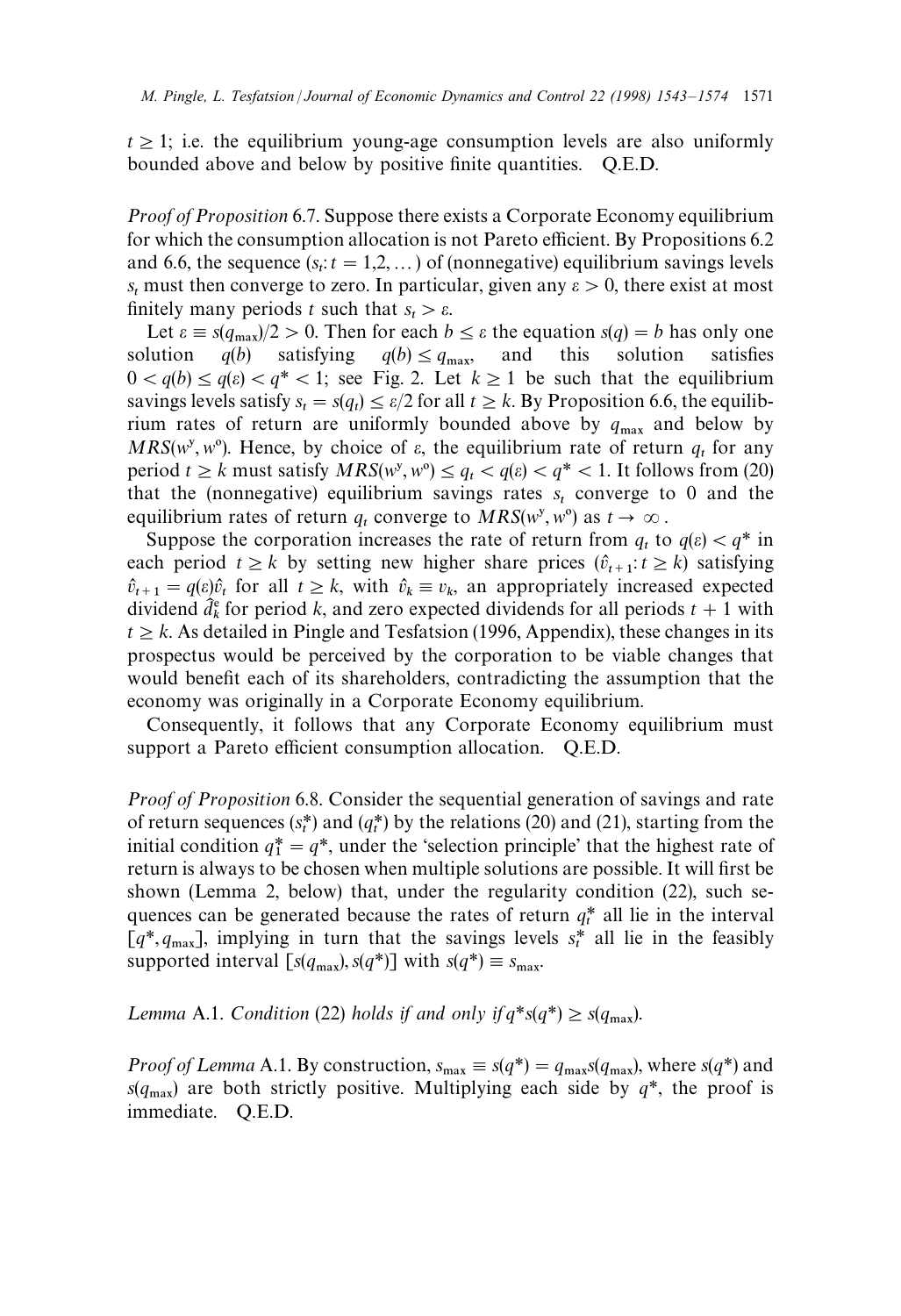Lemma A.2. Suppose condition (22) holds as a strict inequality. Then, for all *periods*  $m \ge 1$  *and*  $k \ge 1$ , *one* has: (a) *if*  $q^* \le q^* \le q^* \le 1$ , *then*  $1 < q^*_{k+1} < q^* \le q^*$ periods  $m \ge 1$  and  $k \ge 1$ , one has: (a) if  $q^* \le q_m^* < q_k^* < 1$ , then  $1 < q_{k+1}^* < q_{m+1}^* <$ <br>  $< q_{\max}$ , and (b) if  $1 < q_k^* < q_m^* < q_{\max}$ , then  $q^* < q_{m+1}^* < q_{k+1}^* < 1$ .

*Proof of Lemma* A.2. By assumption, the optimal old-age consumption level  $c^{o}(q) = w^{o} + qs(q)$  is a strictly increasing function of *q* over the interval  $q \geq q^{*}$ , and the optimal savings level  $s(q)$  is a strictly decreasing function of *q* over  $q \ge q^*$ . Moreover, by (20),  $s(q_{t+1}^*) = q_t^* s(q_t^*)$  for all  $t \ge 1$ . Hence, the conditional  $q \ge q^*$ . Moreover, by (20),  $s(q^*_{t+1}) = q^*_{t} s(q^*_{t})$  for all  $t \ge 1$ . Hence, the conditional statement in (a) implies that  $c^{\circ}(q^*) \le c^{\circ}(q^*_{m}) < c^{\circ}(q^*_{k}) < c^{\circ}(1)$ , which in turn implies, using (20) and (22), and Lemma 1, that  $s(q_{\text{max}}) < s(q_{m+1}^*) < s(q_{k+1}^*) < s(1)$ . plies, using (20) and (22), and Lemma 1, that  $s(q_{max}) < s(q_{min+1}) < s(q_{k+1}) < s(1)$ .<br>The selection principle then guarantees that the desired conclusion in part (a) holds. Similarly, the conditional statement in part (b) implies that  $s(1) < s(q_{k+1}^*) < s(q_{m+1}^*) < s_{\text{max}}$ , thus the selection principle guarantees that the desired conclusion in part (b) holds. Q.E.D.

*Lemma* A.3. The rate of return  $q_t^*$  lies in the interval  $[q^*, q_{\text{max}}]$  for each  $t \geq 1$ . In *particular, if* (22) *holds as an equality, then*  $q_t^* \in \{q^*, q_{\text{max}}\}$  *for all t*  $\geq 1$ ; *and if* (22) *holds as a strict inequality, then*  $q^* \leq q^*_{2t-1} < q^*_{2t+1} < 1 < q^*_{2t+2} < q^*_{2t} < q_{\max}$  for all  $t \geq 1$ .

*Proof of Lemma* A.3. If  $q^*q_{\text{max}} = 1$ , implying that  $q^*s(q^*) = s(q_{\text{max}})$ , then the sequence  $(q_t^*)$  cycles back and forth between  $q^*$  and  $q_{\text{max}}$  in a simple period-2 orbit starting with  $q_1^* = q^*$ . To see this, note by Eq. (20) that, if  $q_t = q_{\text{max}}$  in some period *t*, then the equilibrium savings level for period  $t + 1$  is  $q_{\text{max}}(q_{\text{max}}) = s_{\text{max}}$ . a savings level that is uniquely supported by the share rate of return *q\**. Conversely, if  $q_t^* = q^*$  in some period *t*, then the equilibrium savings level for period  $t + 1$  is  $q^*s(q^*) = s(q_{\text{max}})$ . The rates of return  $q_t$  thus cycle back and forth between  $q^*$  and  $q_{\text{max}}$ .

Suppose, instead, that  $q^*q_{\text{max}} > 1$ , implying that  $q^*s(q^*) > s(q_{\text{max}})$ . By construction,  $c^{\circ}(q_1^*) < \bar{c}^{\circ}$ ; and all savings levels greater than *s*(*q*) are supported by rates of return that are strictly smaller than *q*, for all  $s(q) \ge s(q_{max})$ . Also, from Eq. (20), one has the goods market clearing condition  $c^{o}(q_t^*) + c^{v}(q_{t+1}^*) = w^v + w^o$  for every  $t \ge 1$ . In particular, the golden rule consumption profile satisfies this condition, implying that  $\vec{c}^y + \vec{c}^0 = w^y + w^0$ . It then follows from  $s(q_{\text{max}}) < q_1^* s(q_1^*) = s(q_2^*)$  that  $q_2^* < q_{\text{max}}$ . And 11 then follows from  $s(q_{\text{max}}) < q_1 s(q_1) = s(q_2)$  that  $q_2 < q_{\text{max}}$ . And<br>  $c^0(q_1^*) + c^y(q_2^*) = w^y + w^0$ , with  $c^0(q_1^*) < \bar{c}^0$ , implies that  $c^y(q_2^*) > \bar{c}^y = c^y(1)$ ; hence  $q_2^* > 1$ , for otherwise the selection principle used in the construction of  $(q_t^*)$  is violated. Thus,  $q_1^* < 1 < q_2^* < q_{\text{max}}$ . To complete the proof, it suffices to show violated. Thus,  $q_1 < 1 < q_2 < q_{\text{max}}$ . To complete the proof, it sumes to show<br>that  $q_1^* < q_3^* < 1$ ; for then, using Lemma 2, it follows by a simple induction proof that  $q^* \leq q^*_{2t-1} < q^*_{2t+1} < 1 < q^*_{2t+2} < q^*_{2t} < q_{\text{max}}$  for all  $t \geq 1$ .

By assumption,  $c^{\circ}(q) = w^{\circ} + qs(q)$  is a strictly increasing function of *q* for all  $q \geq MRS(w^{\bar{y}}, w^{\circ})$ . Together with (20), and the earlier finding that  $q^*_{\bar{z}} > 1$ , this implies that  $s(q_3^*) = q_2^* s(q_2^*) > s(1)$ . But, by the restrictions on the offer curve, all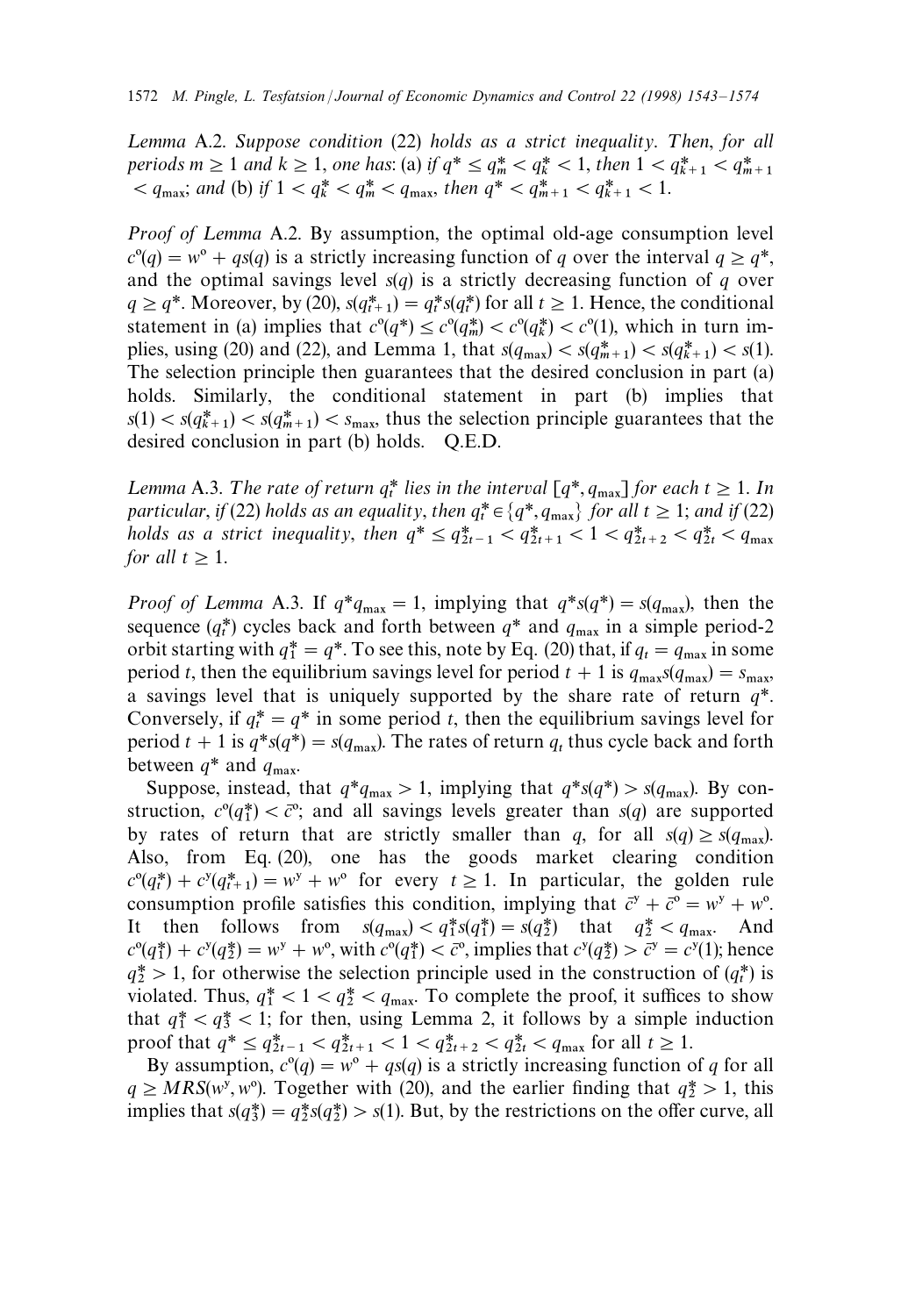savings levels greater than *s*(1) are supported by rates of return less than 1; cf. Fig. 2. In particular, then,  $q_3^* < 1$ . Moreover, the selection principle guarantees that  $q_3^* \ge q_1^* \equiv q^*$ . If  $q_3^* = q_1^*$ , then  $s(q_3^*) = s(q^*) = s_{\text{max}} = q_{\text{max}}(q_{\text{max}})$ . But this leads to a contradiction; for it holds by (20) that  $s(q_3^*) = q_2^* s(q_2^*)$ , and it has been deads to a contradiction, for it holds by (20) that  $s(q_3) = q_2 s(q_2)$ , and it has been<br>established above that  $q_2^* < q_{\text{max}}$ , hence  $s(q_3^*) < s_{\text{max}}$ . It follows that  $q_3^*$  must be strictly greater than  $q_1^*$ . Q.E.D.

By Lemma A.3, the savings and rate of return sequences  $(s_t^*)$  and  $(q_t^*)$  constitute a feasible real outcome for the Corporate Economy. For the reasons explained in the main text, under the hypotheses of Proposition 6.6 any Corporate Economy equilibrium must support these sequences. Moreover, it is straightforward if tedious to show that infinitely many Corporate Economy equilibria can be constructed to support these sequences; see Pingle and Tesfatsion (1996, Appendix). Q.E.D.

*Proof of Proposition* 6.9. The proof of case (a) follows from Lemmas A.2 and A.3, established in the course of proving Proposition 6.8.

Suppose (22) holds as a strict inequality. It then follows from Lemma A.3 that the subsequence  $(q_{2t-1}^* : t \ge 1)$  is strictly increasing in *t* over the subinterval [ $q^*$ , 1] and the subsequence  $(q^*_{2t}:t\geq 1)$  is strictly decreasing in *t* over the subinterval  $[1, q_{\text{max}}]$ . It follows by the monotone convergence theorem that these subsequences must converge to elements in these subintervals, say  $q_L \in [q^*, 1]$  and  $q_U \in [1, q_{max}]$ , respectively. If  $q_L = q_U = 1$ , then  $q_t^*$  converges cyclically to the golden rule rate of return  $\bar{q} = 1$ . Suppose  $q_L < q_U$ , implying that the full sequence  $(q_t^*)$  converges to a limit cycle supported by the period-2 orbit  $\{q_L, q_U\}$  with either  $q_L < 1$  or  $1 < q_U$ . In order for such a limit cycle to exist, it must hold by (20) that  $s(q_L) = q_U s(q_U)$  and  $s(q_U) = q_L s(q_L)$ . But this implies that  $s(q_L) = q_L q_U s(q_L)$ , which is only possible if  $q_L q_U = 1$  with  $q_L < 1 < q_U$ . Q.E.D.

#### References

Amel, D.F., Liang, J.N., 1992. A dynamic model of entry and performance in the U.S. banking industry. Discussion Paper 210, Finance and Economics Discussion Series, Federal Reserve Board, Washington, DC.

Azariadis, C., 1993. Intertemporal Macroeconomics. Blackwell Publishers, Cambridge, MA.

- Balasko, Y., Shell, K., 1980. The overlapping generations model, I: the case of pure exchange without money. Journal of Economic Theory 23, 281*—*306.
- Balasko, Y., Shell, K., 1981. The overlapping generations model, II: the case of pure exchange with money. Journal of Economic Theory 24, 112*—*142.

Barro, R., 1974. Are government bonds net wealth?. Journal of Political Economy 82, 1095*—*1117.

Bhattacharya, S., Thakor, A., 1993. Contemporary banking theory. Journal of Financial Intermediation 3, 2*—*50.

Bryant, J., 1981. Bank collapse and depression. Journal of Money Credit and Banking 13, 454*—*464.